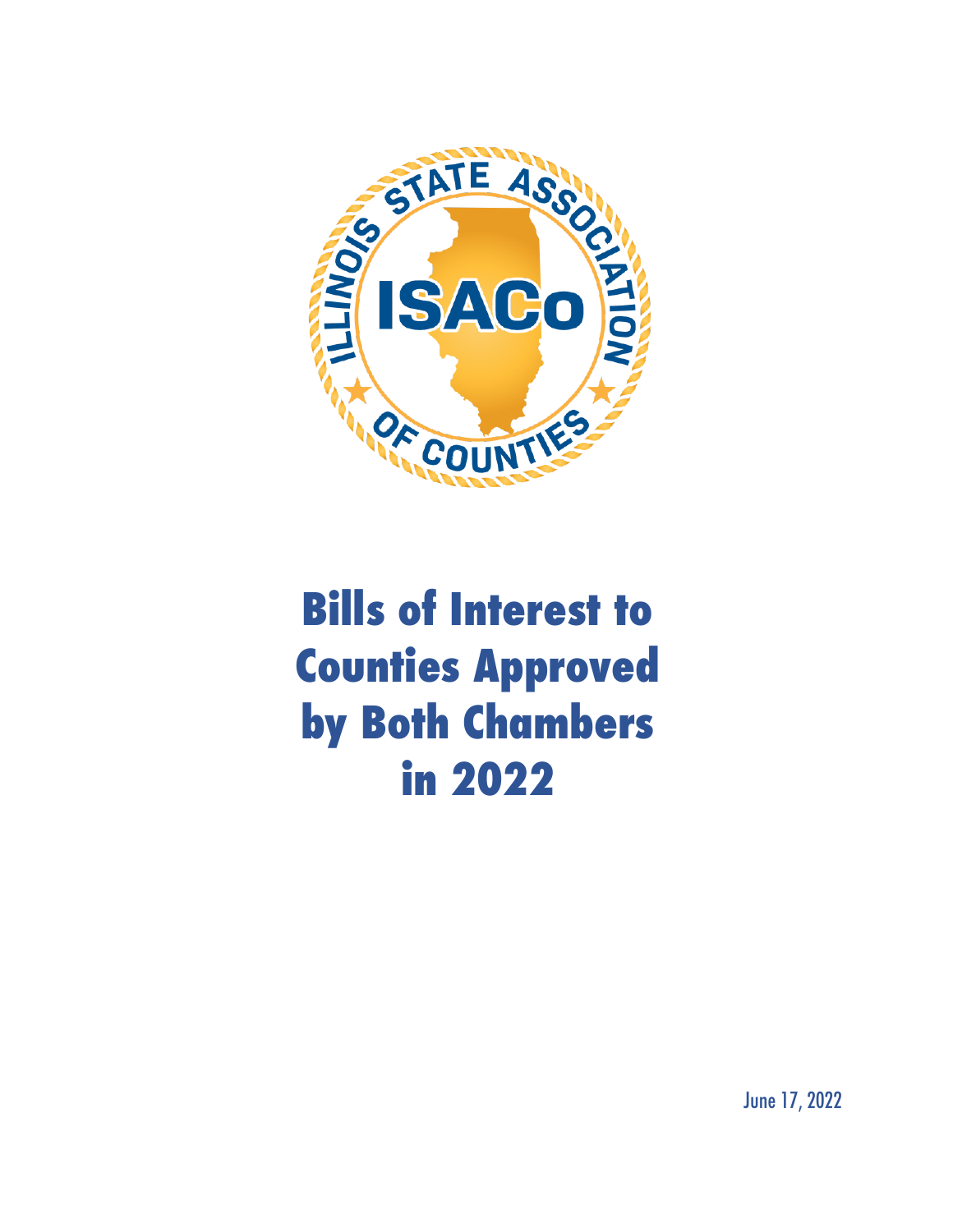## **TABLE OF CONTENTS**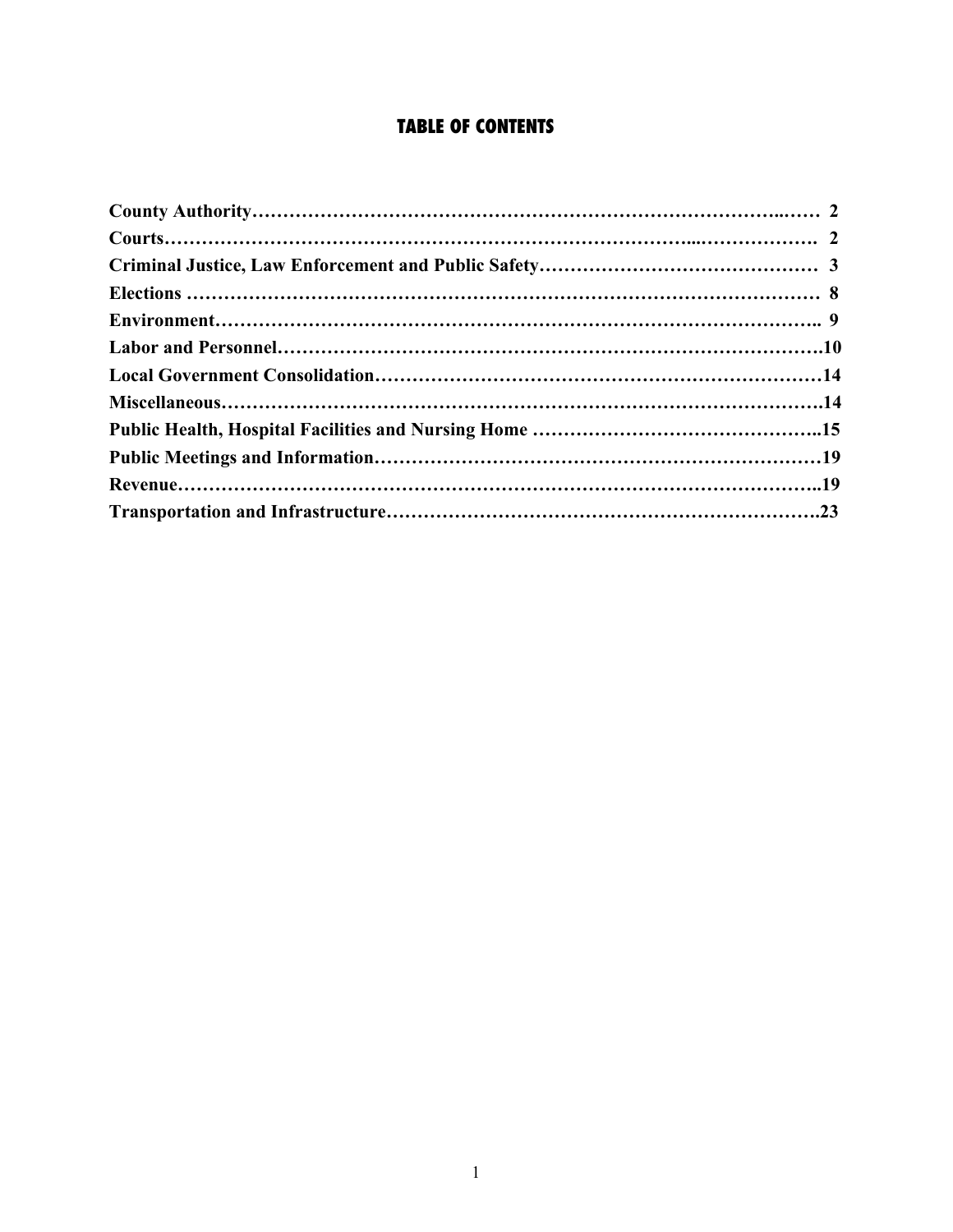This report includes bills approved by both chambers in 2022 that either affect county operations or that may be of interest to county officials. County officials are encouraged to share this report with their staffs to facilitate awareness of the issues contained herein. This report will be updated with any additional bills approved by the General Assembly during 2022. Public Act numbers will be added for legislation enacted into law. The summaries within this report are not intended to substitute for a review of the actual text of the legislation available at www.ilga.gov.

 $\mathcal{L}_\mathcal{L} = \{ \mathcal{L}_\mathcal{L} = \{ \mathcal{L}_\mathcal{L} = \{ \mathcal{L}_\mathcal{L} = \{ \mathcal{L}_\mathcal{L} = \{ \mathcal{L}_\mathcal{L} = \{ \mathcal{L}_\mathcal{L} = \{ \mathcal{L}_\mathcal{L} = \{ \mathcal{L}_\mathcal{L} = \{ \mathcal{L}_\mathcal{L} = \{ \mathcal{L}_\mathcal{L} = \{ \mathcal{L}_\mathcal{L} = \{ \mathcal{L}_\mathcal{L} = \{ \mathcal{L}_\mathcal{L} = \{ \mathcal{L}_\mathcal{$ 

#### COUNTY AUTHORITY

## HB 4772 (P.A. 102-0954) (Rep. McLaughlin; Sen. McConchie) – COUNTY DESIGN – BUILD AUTHORIZATION ACT

Creates the County Design-Build Authorization Division in the Counties Code. Provides that a county may enter into design-build contracts. Provides that nothing in the Division shall prevent a county from using a qualification-based selection process for design professionals or construction managers for design-build projects. **(Support)**

## HB 4783 (P.A. 102-0955) (Rep. Wheeler; Sen. Glowiak Hilton) – DISASTER RELIEF ACT

Amends the Disaster Relief Act. Provides that the term "disaster", for purposes of the Act, shall have the same meaning as provided in the Illinois Emergency Management Agency Act. Makes conforming changes. **(No Position)**

#### SB 1734 (P.A. 102-0992) (Sen. Villanueva; Rep. Gonzalez, Jr.) – EMINENT DOMAIN – COOK COUNTY

Amends the Eminent Domain Act. Provides that quick-take powers may be used for a period of no more than 2 years after the effective date by Cook County and the Village of Forest View for the acquisition of certain described property for the purpose of installing a traffic signal at the intersection of 49th Street and Central Avenue. Repeals the new provisions 3 years after the effective date. Effective immediately. **(Support)**

#### SB 3838 (P.A. 102-0862) (Sen. Koehler; Rep. Bennett) – FARMERS' MARKET RETAIL PERMIT

Amends the Food Handling Regulation Enforcement Act. In provisions regarding farmers' markets, removes language regarding administrative rules. Provides that a farmer who engages in the sale of specified products shall obtain a Farmers' Market Permit from each local health department of any unit of local government in which a sale takes place and that chooses to require a Farmers' Market Permit. Contains specified requirements that may apply to the permit. Provides that a Farmers' Market Permit shall be valid for one year. Provides that a fee for a limited egg Farmers' Market Permit shall not exceed \$75 and a fee for a full Farmers' Market Permit shall not exceed \$175. Provides that the fee limits shall be raised by 10% at specified times. Contains procedural requirements for creating, setting, or amending the fee required for a Farmers' Market Permit. Preempts home rule. Removes language listing produce and food products coming within the scope of the provisions. Makes other changes. **(No Position)**

#### **COURTS**

## SB 2565 (P.A. 102-1041) (Sen. Connor; Rep. LaPointe) – TREATMENT COURT STATUTES

Amends the Drug Court Treatment Act. Provides permissive authority for the Chief Judge of a judicial circuit to establish a drug court program in compliance with Problem-Solving Court Standards. Includes a provision amending the law regarding the consolidation of drug courts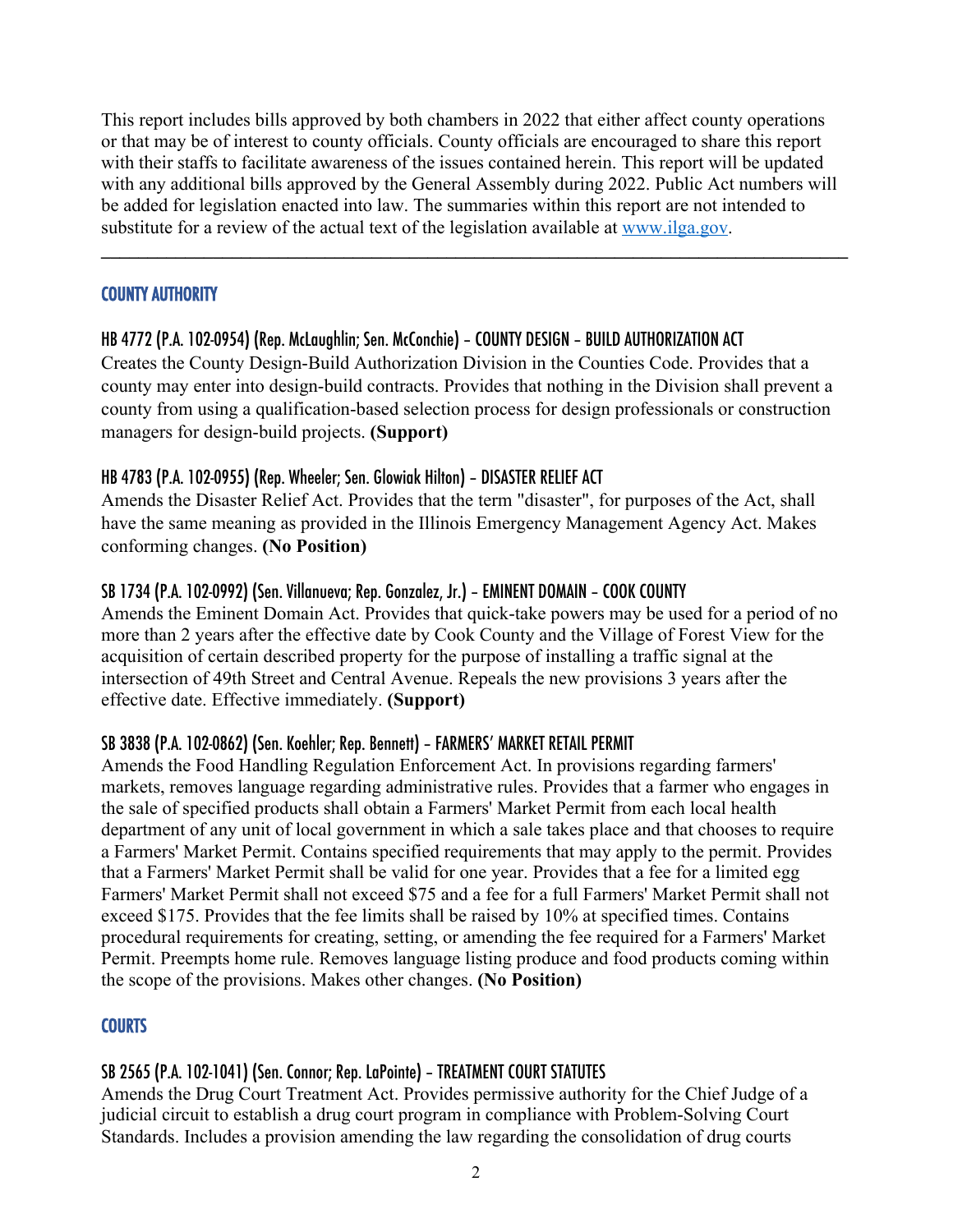among two or more counties within the same judicial circuit. Includes qualifications for judges presiding over drug courts. Provides that the court shall consider the least restrictive treatment option when ordering mental health or substance use disorder treatment for participants and the results of clinical and risk assessments in accordance with the Illinois Supreme Court Problem-Solving Court Standards. Allows State's Attorneys, a participant or defense attorney to move to vacate convictions eligible for sealing under the Criminal Identification Act. **(No Position)**

#### SB 2942 (P.A. 102-0994) (Sen. Turner; Rep. Cassidy) – CRIMINAL PROCEDURE ACT – VICTIM TESTIMONY

Amends the Code of Criminal Procedure of 1963. Provides that in a prosecution for a criminal offense defined in the Sex Offense Article of the Criminal Code of 1961 or the Criminal Code of 2012 or for criminal sexual assault, aggravated criminal sexual assault, predatory criminal sexual assault of a child, criminal sexual abuse, or aggravated criminal sexual abuse when the alleged victim of the offense was under 18 years of age at the time of the offense, the court may exclude from the proceedings while the victim is testifying, regardless of the alleged victim's age at the time of the victim's courtroom testimony, all persons, who, in the opinion of the court, do not have a direct interest in the case, except the media. Effective immediately. **(No Position)**

#### SB 3737 (P.A. 102-1021) (Sen. Holmes; Rep. Wheeler) – COUNTY JUDICIAL FACILITIES FEE

Amends the Counties Code. Provides that the county boards of Kane County, Kendall County, and Will County (currently, Kane County and Will County) may by ordinance impose a judicial facilities fee to be used for the building of new judicial facilities. Provides that in setting a judicial facilities fee and in the design and construction of the facilities, the county board shall set the fee and design and construct the facilities with the concurrence of the Chief Judge of the applicable judicial circuit or the presiding judge of the county in a multi-county judicial circuit. Effective July 1, 2022. **(Support)**

#### CRIMINAL JUSTICE, LAW ENFORCEMENT AND PUBLIC SAFETY

#### HB 260 (P.A. 102-1042) (Rep. Moeller; Sen. Gillespie) – EXPRESSWAY CAMERAS

Amends the Freedom of Information Act. Provides that until July 1, 2023, images from cameras are exempt from disclosure. Amends the Expressway Camera Act. Provides that the program conducted by the Illinois State Police, the Illinois Department of Transportation, and the Illinois State Toll Highway Authority to increase the amount of cameras along the expressways in Cook County shall also increase cameras along Jean-Baptiste Pointe DuSable Lake Shore Drive. Requires details about the program objectives, counties where the program is operational, and policies under which the program operates to be made publicly available and posted online within 90 days of the effective date of the amendatory Act. Provides that a law enforcement agency may use images from an expressway camera to investigate vehicular hijacking, aggravated vehicular hijacking, terrorism, motor vehicle theft, or any forcible felony, including, but not limited to, offenses involving the use of a firearm (instead of only an offense involving the use of a firearm) and to detect highway conditions and facilitate highway safety and incident management. Adds provisions concerning retention of images from cameras, reporting requirements, and prosecutorial jurisdiction. Relocates the definition of "expressway" and defines terms. Changes the Act repeal date to July 1, 2025 (instead of July 1, 2023). Makes other changes. Effective immediately. **(Support)**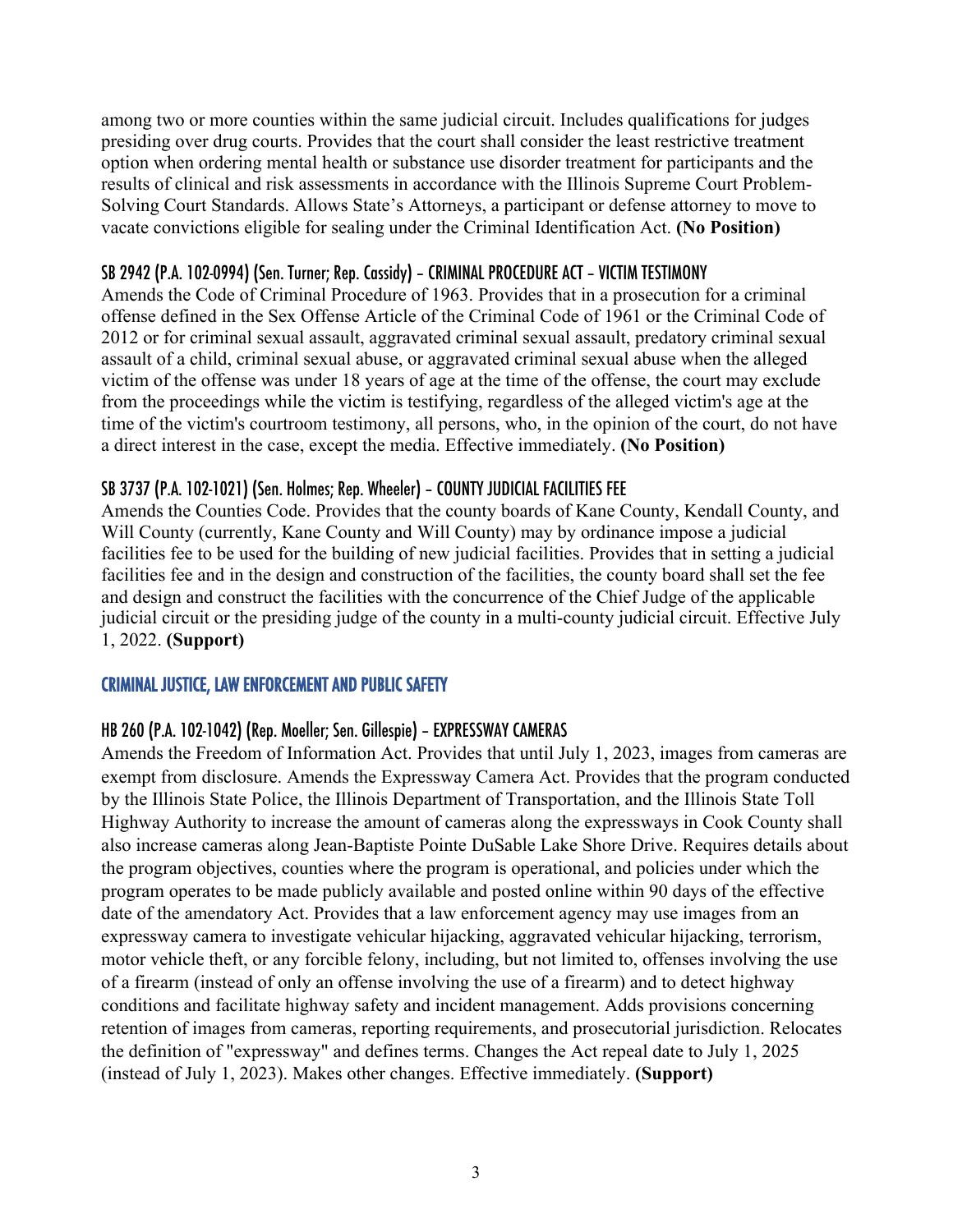#### HB 1091 (P.A. 102-0757) (Rep. Buckner; Sen. Glowiak Hilton) – RETAIL THEFT PREVENTION

Creates the Illinois Integrity, Notification, and Fairness in Online Retail Marketplaces for Consumers (INFORM Consumers) Act. Requires online marketplaces to collect and disclose to consumers contact and other information about high-volume third-party sellers. Provides exceptions. Provides that if the Attorney General has reason to believe that any person has violated the Act, the Attorney General may bring an action to restrain by preliminary or permanent injunction the use of such a method, act, or practice. Creates the Organized Retail Crime Enforcement Fund in the State treasury. Provides that subject to appropriation, moneys in the Organized Retail Crime Enforcement Fund shall be used by the Office of the Attorney General to award grants to State's Attorneys' offices and law enforcement agencies to investigate, indict, and prosecute violations of organized retail crime. Amends the Criminal Code of 2012. Creates the offense of organized retail crime. Defines the offense and establishes penalties. Provides that a retail mercantile establishment that is a victim of a violation of retail theft, organized retail crime, financial institution fraud or related offenses, or looting shall have certain rights. Provides that an issuer shall not provide a debit or credit cardholder or a person who utilizes an account number or code the value in any manner of any item purchased with intent to defraud the issuer or a person providing an item of value. Amends the Statewide Grand Jury Act. Provides that a Statewide Grand Jury may investigate, indict, and prosecute violations of organized retail crime. Amends the State Finance Act to make conforming changes. Effective immediately, except that the Illinois Integrity, Notification, and Fairness in Online Retail Marketplaces for Consumers (INFORM Consumers) Act takes effect January 1, 2023. **(Support)**

#### HB 1568 (P.A. 102-0719) (Rep. Vella; Sen. Martwick) – LAW ENFORCEMENT TRAINING

Amends the Law Enforcement Intern Training Act to require the Illinois Law Enforcement Training Standards Board to collaborate with the Illinois Community College Board and the Board of Higher Education to create a report with recommendations to the General Assembly for establishing minimum requirements for credits that may transfer from public institutions of higher education to satisfy the requirements of law enforcement and correctional intern courses. The bill also includes provisions amending the Department of Revenue Law of the Civil Administrative Code of Illinois, the Counties Code, the Illinois Gambling Act, the Unified Code of Corrections, and the Probation and Probation Officers Act requiring programs to be established for specified officers, investigators, agents, and employees who are retiring in good standing to purchase specified badges or service firearms. Effective immediately, except that Section 15 takes effect January 1, 2023. **(No Position)**

#### HB 3512 (P.A. 102-0694) (Rep. Slaughter; Sen. Sims, Jr.) – SAFE-T ACT TRAILER BILL

Creates a Review Committee for specified purposes and duties within the Illinois Law Enforcement Training Standards Board. Modifies provisions concerning the membership of the Illinois Law Enforcement Certification Review Panel. Adds requirements concerning the discretionary decertification of full-time and part-time law enforcement officers. Modifies provisions concerning emergency orders of suspension for law enforcement officers. Provides further requirements concerning the officer professional conduct database, transparency, and criminal background investigations. Provides for the use of the terms "law enforcement agency" and "local law enforcement agency" throughout the Act (rather than "government agency" and "local government agency"). Amends the Law Enforcement Officer-Worn Body Camera Act. Provides that nothing in the Act prohibits police agencies from labeling officer-worn body camera video within the recording medium; provided that the labeling does not alter the actual recording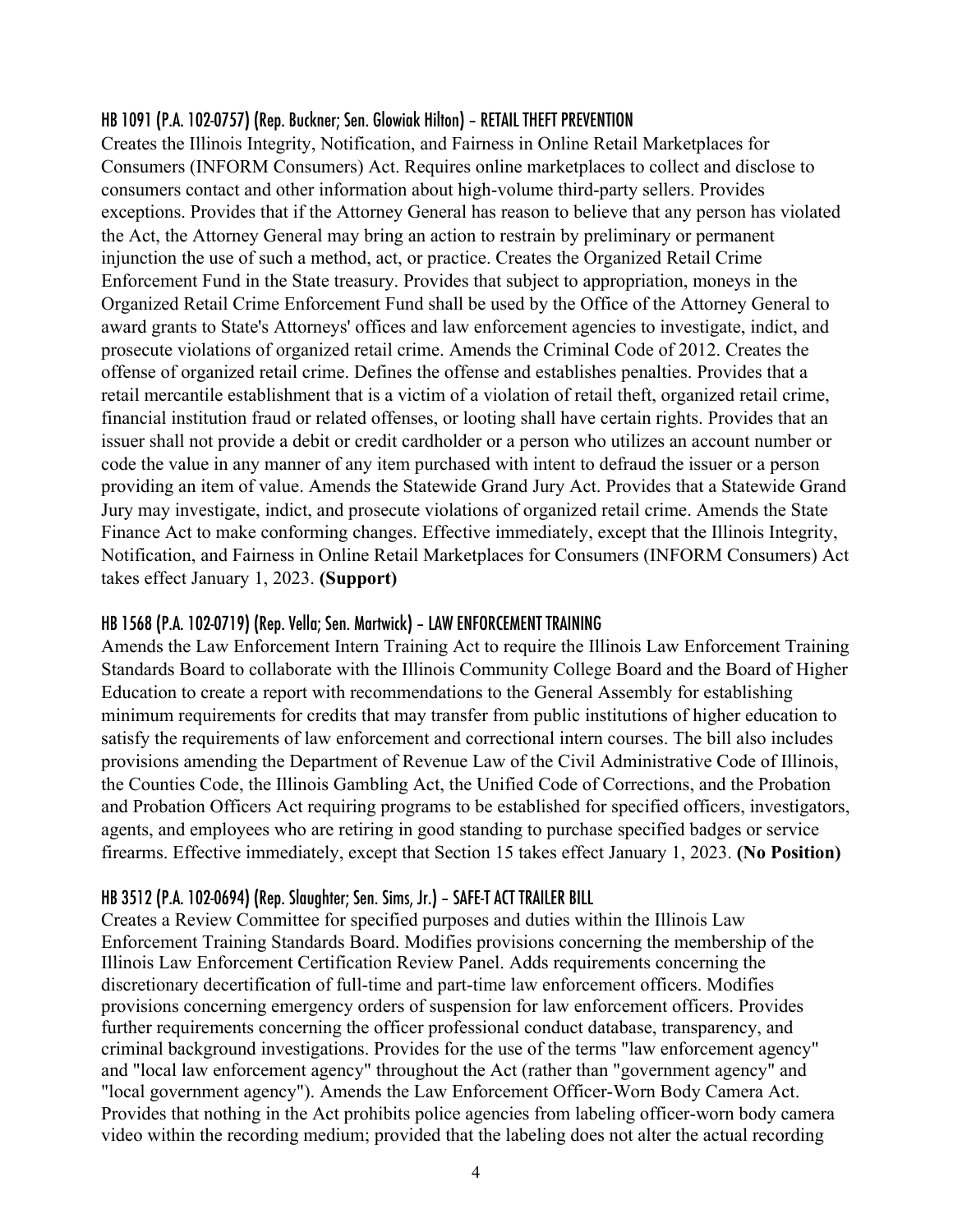of the incident captured on the officer-worn body camera. Provides that the labels, titles, and tags shall not be construed as altering the body camera video in any way. Amends the Illinois State Police Act. Provides for the disclosure of specified public records in accordance with the Freedom of Information Act. Amends the Code of Criminal Procedure of 1963. Provides requirements concerning the right to communicate with an attorney and family when in police custody. Amends the Pretrial Services Act. Provides that the Supreme Court is encouraged to establish a framework that facilitates the hiring and training of new State-employed pretrial services personnel to serve in jurisdictions without an established and functioning circuit-based pretrial services agency. Defines terms. Makes conforming and other changes. Amends the Unified Code of Corrections. Provides that the mandatory supervised release term for a Class 3 or 4 felony is 12 months, except for certain specified offenses. Provides that no later than 30 days after the onset of the term of mandatory supervised release and at the halfway point into the term of mandatory supervised release, the Prisoner Review Board shall conduct a discretionary discharge review, which shall include the results of a standardized risk and needs assessment tool administered by the Department of Corrections. Provides that nothing in this provision shall be construed to prevent the Prisoner Review Board from performing the discretionary discharge review and issuing a determination prior to the onset of the term of mandatory supervised release. Amends the Freedom of Information Act to make a conforming change. Effective January 1, 2022. **(No Position)**

## HB 3699 (P.A. 102-0904) (Rep. Delgado; Sen. Martwick) – CARJACKING PROSECUTION AND RECOVERY

Provides grants and financial support to assist in the identification, apprehension and prosecution of hijackers and the recovery of hijacked and stolen motor vehicles. **(No Position)**

#### HB 3772 (P.A. 102-0905) (Rep. Delgado; Sen. Aquino) – CARJACKING VICTIM PROTECTIONS

Provides protection for persons victimized by carjackings who receive red light or speed camera violations subsequent to the vehicle being stolen. **(No Position)**

#### HB 3863 (P.A. 102-0755) (Rep. Delgado; Sen. Aquino) – LAW ENFORCEMENT RECRUITMENT AND RETENTION FUND

Amends the State Finance Act. Creates the Law Enforcement Recruitment and Retention Fund. Provides that moneys in the Fund shall be used by the Illinois Law Enforcement Training Standards Board to award grants to units of local government, public institutions of higher education, and qualified nonprofit entities for the purpose of hiring and retaining law enforcement officers. Effective immediately. **(Support)**

#### HB 3893 (P.A. 102-0918) (Rep. Hernandez; Sen. Joyce) – EAVESDROPPING VIOLATIONS

Amends the Criminal Code of 2012. Changes the sunset of the provision that exempts from an eavesdropping violation, with prior request to and written or verbal approval of the State's Attorney of the county in which the conversation is anticipated to occur, recording or listening with the aid of an eavesdropping device to a conversation in which a law enforcement officer, or any person acting at the direction of a law enforcement officer, is a party to the conversation and has consented to the conversation being intercepted or recorded in the course of an investigation of a qualified offense from January 1, 2023 to January 1, 2027. Extends the sunset of the RICO Article of the Code from June 11, 2022 to June 11, 2023. Effective immediately. **(No Position)**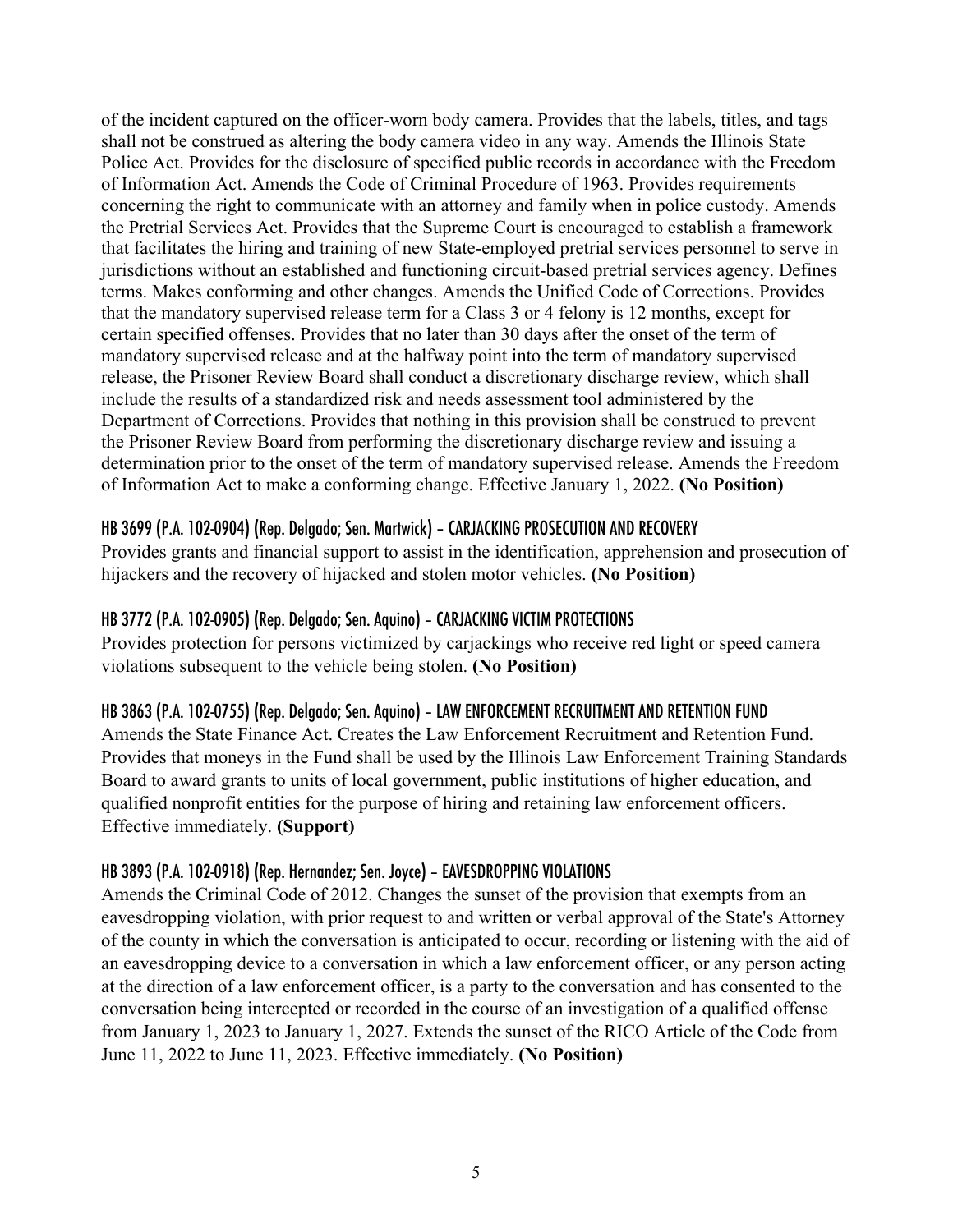## HB 4383 (P.A. 102-0889) (Rep. Buckner; Sen. Collins) – GHOST GUN BAN

The bill provides that it shall be unlawful for any person to knowingly sell, offer to sell or transfer an unserialized unfinished frame or receiver or unserialized firearm, including those produced using a three-dimensional printer, unless the party purchasing or receiving the unfinished frame or receiver or unserialized firearm is a federal firearms importer, federal firearms manufacturer or federal firearms dealer.

## HB 4392 (P.A. 102-0933) (Rep. Ammons; Sen. Collins) – EXPUNGEMENT – DRUG TEST

Amends the Criminal Identification Act. Provides that, notwithstanding any other provision of law, the court shall not deny a petition for expungement or sealing because the petitioner has submitted a drug test taken within 30 days before the filing of the petition for expungement or sealing that indicates a positive test for the presence of cannabis within the petitioner's body. Defines "cannabis". **(No Position)**

## HB 4481 (P.A. 102-1043) (Rep. Greenwood; Sen. Murphy) – ADDITIONAL EXPRESSWAY CAMERAS

Amends the Expressway Camera Act. Provides that the Illinois State Police, the Illinois Department of Transportation, and the Illinois State Toll Highway Authority shall work together to conduct a program to increase the amount of cameras along expressways and the State highway system in the counties of Boone, Bureau, Champaign, Cook, DeKalb, DuPage, Grundy, Henry, Kane, Kendall, Lake, LaSalle, Macon, Madison, McHenry, Morgan, Peoria, Rock Island, Sangamon, St. Clair, Will, and Winnebago (instead of only Cook County). **(No Position)**

## HB 4556 (P.A. 102-1039) (Rep. Guzzardi; Sen. Peters) – OVERDOSE PREVENTION – SUPPLIES

Amends the Overdose Prevention and Harm Reduction Act. Provides that a pharmacist, physician, advanced practice registered nurse, or physician assistant or designees, may dispense drug adulterant testing supplies. Provides that no employee or volunteer of or participant in a program established under the Act or any employee or customer of a pharmacy, hospital, clinic, or other health care facility or medical office dispensing drug adulterant testing supplies in accordance with the Act shall be charged with or prosecuted for possession of specified materials. Provides that a law enforcement officer who, acting on good faith, arrests or charges a person who is thereafter determined to be entitled to immunity from prosecution shall not be subject to civil liability for the arrest or filing of charges. **(Support)**

#### HB 4736 (P.A. 102-0756) (Rep. Gordon-Booth; Sen. Peters) – CRIME REDUCTION TASK FORCE

Creates the Crime Reduction Task Force and instructs the Task Force to develop and process policies and procedures to reduce crime in Illinois. The bill requires the Illinois Criminal Justice Information Authority (ICJIA) to establish a grant program for organizations and units of local government to create an anonymous tip hotline. **(No Position)**

## HB 4818 (P.A. 102-1048) (Rep. Greenwood; Sen. Belt) – PFAS – INCINCERATION BAN

Provides that the disposal by incineration of any toxic release, perfluoroalkyl and polyfluoroalkyl substance, including, but not limited to, aqueous film forming foam, is prohibited. Provides that nothing in the amendatory provisions applies to (i) the combustion of landfill gas from the decomposition of waste that may contain PFAS at a permitted sanitary landfill or (ii) the combustion of landfill gas in a landfill gas recovery facility that is located at a sanitary landfill. The prohibition on the disposal of TRI-PFAS by incineration does not apply to the incineration of waste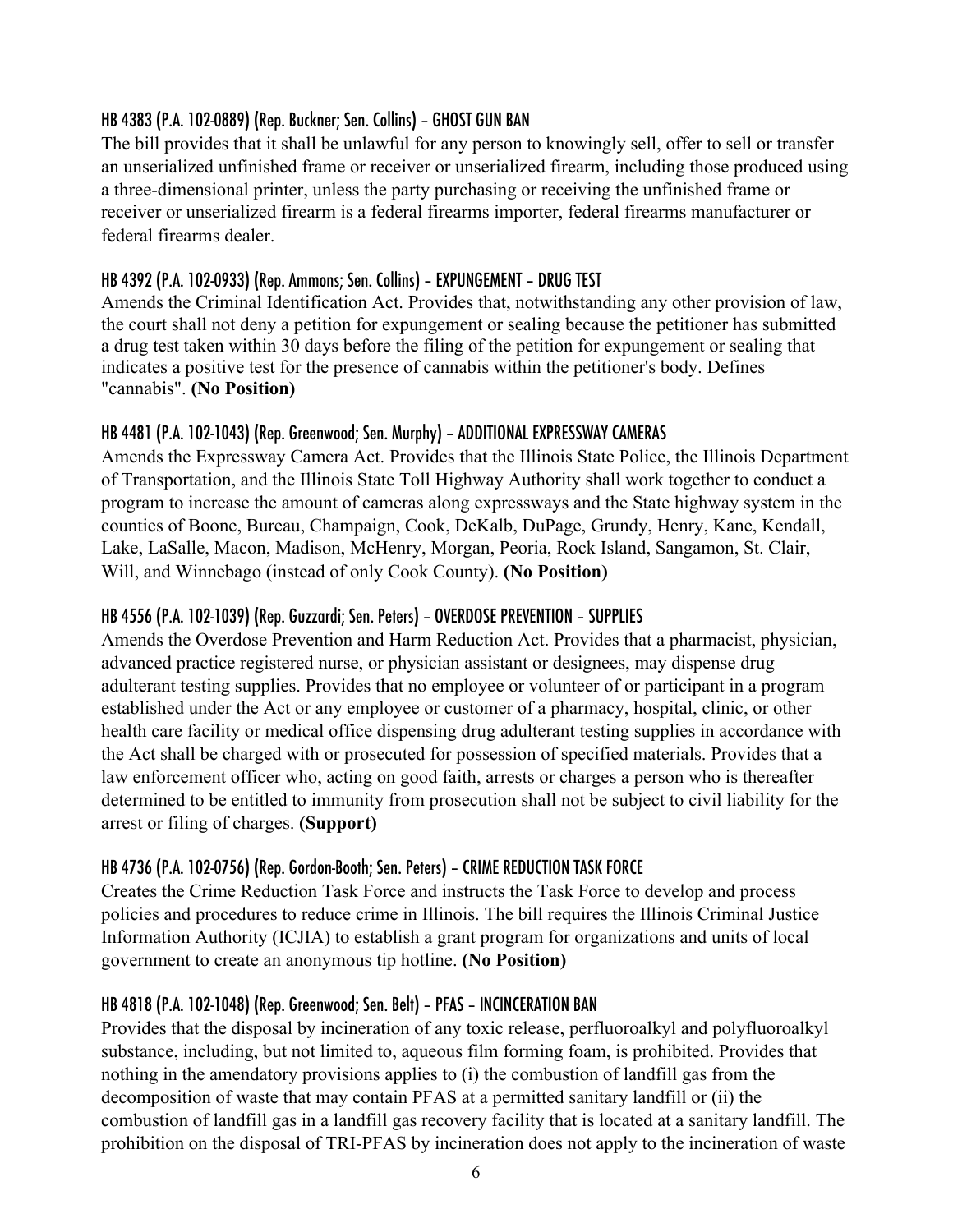at a permitted hospital, medical, and infectious waste incinerator that meets the requirements of specified federal provisions or the Board-adopted State Plan requirements for hospital, medical, and infectious waste incinerators, as applicable, or to the incineration of sludges, biosolids, or other solids or by-products generated at or by a municipal wastewater treatment plant or facility. **(No Position)**

## SB 257 (P.A. 102-0890) (Sen. Muñoz; Rep. Kifowit) – ORDER OF PROTECTION – VARIOUS

Amends the Firearm Owners Identification Card Act. Amends the Illinois Domestic Violence Act of 1986. Requires the Illinois National Guard to file a certified copy of any military order of protection with the clerk of the court in a judicial circuit in which the person entitled to protection resides or if the person entitled to protection is not a State resident, in a judicial circuit in which it is believed that enforcement may be necessary. **(No Position)**

# SB 3127 (P.A. 102-1006) (Sen. Anderson; Rep. Swanson) – EMERGENCY MEDICAL DISPATCHERS

Amends various laws to include emergency medical dispatchers in references to first responders. **(No Position)**

# SB 3157 (P.A. 102-0831) (Sen. Bennett; Rep. Windhorst) – NO CONTACT/PROTECTION ORDERS

Amends the Stalking No Contact Order Act. Provides that when a petition for an emergency stalking no contact order is filed, the petition and file shall not be public and shall only be accessible to the court, law enforcement, petitioner, victim advocate, counsel of record for either party, and the State's Attorney for the county until the petition is served on the respondent. Provides that when a petition for an emergency stalking no contact order is granted, the petition, order, and file shall not be public and shall only be accessible to the court, law enforcement, petitioner, victim advocate, counsel of record for either party, and the State's Attorney for the county until the order is served on the respondent. Amends the Civil No Contact Order Act. Provides that when a petition for an emergency civil no contact order is filed, the petition and file shall not be public and shall only be accessible to the court, law enforcement, petitioner, rape crisis advocate, counsel of record for either party, and the State's Attorney for the county until the petition is served on the respondent. Provides that when a petition for a civil no contact order is granted, the petition and file shall not be public and shall only be accessible to the court, law enforcement, petitioner, rape crisis advocate, counsel of record for either party, and the State's Attorney for the county until the petition is served on the respondent. Amends the Illinois Domestic Violence Act of 1986. Provides that when a petition for an emergency order of protection is granted, the order and file shall not be public and shall only be accessible to the court, petitioner, law enforcement, domestic violence advocate or counselor, counsel of record for either party, and the State's Attorney for the county until the order is served on the respondent. Effective immediately. **(No Position)**

# SB 3667 (P.A. 102-0853) (Sen. Stadelman; Rep. West, II) – ELECTRONIC PROTECTIVE ORDERS

Amends the Code of Criminal Procedure of 1963, the Stalking No Contact Order Act, the Civil No Contact Order Act, and the Illinois Domestic Violence Act of 1986. Permits a court in a county with a population above 250,000 to offer the option of a remote hearing to a petitioner for a protective order, stalking no contact order, civil no contact order, or order of protection. **(No Position)**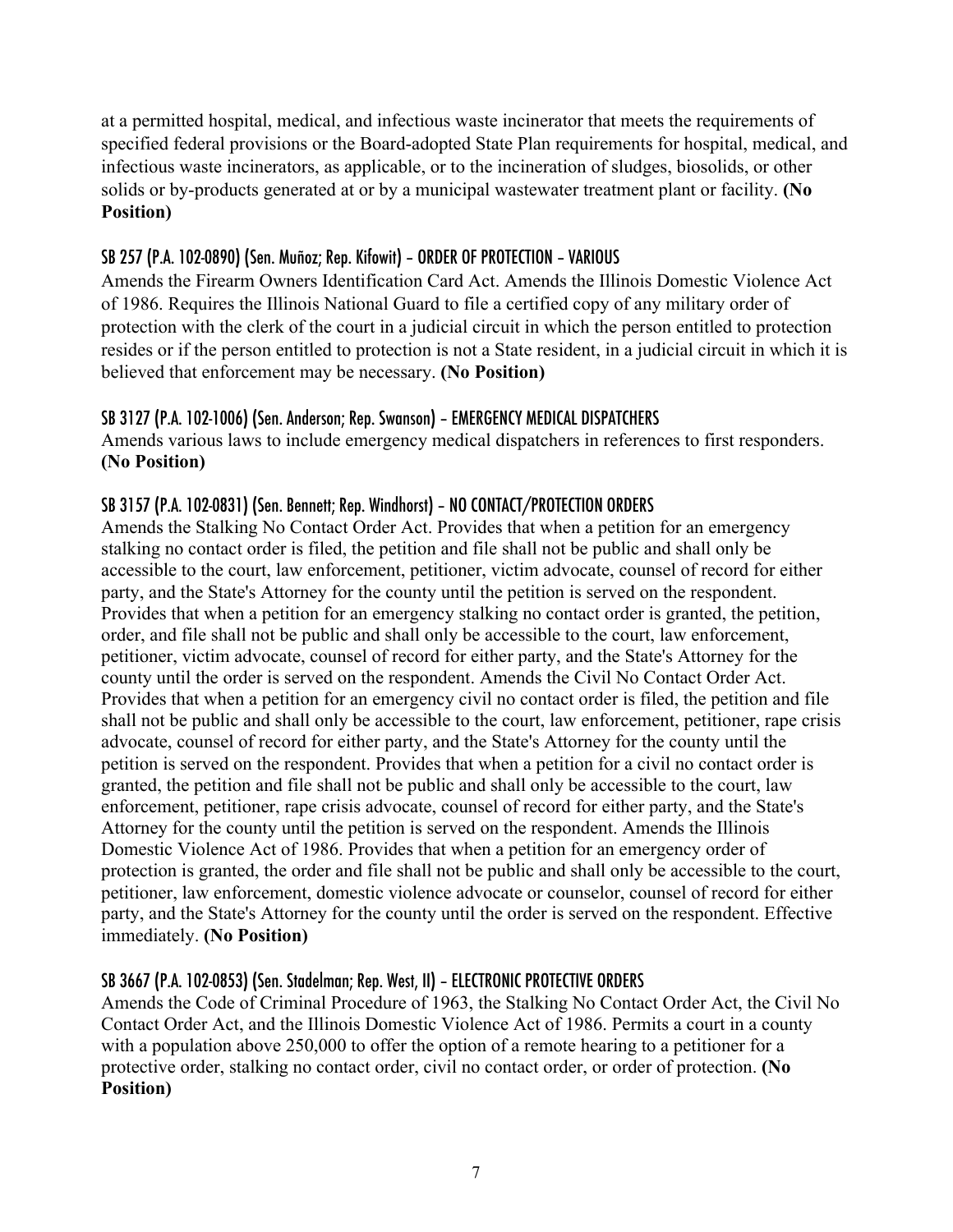## SB 3932 (P.A. 102-0869) (Sen. Sims, Jr.; Rep. Buckner) – MISSING PERSONS ID ACT – FBI

Amends the Missing Persons Identification Act. Provides that a coroner or medical examiner with custody of human remains that are not identified within 72 hours of discovery shall promptly notify the Federal Bureau of Investigation of the location of those remains and the failure to identify the remains. **(No Position)**

#### SB 3936 (P.A. 102-0752) (Sen. Sims, Jr.; Rep. Slaughter) – JUVENILE RECORDS – DISCLOSURE

Amends the Juvenile Court Act of 1987. Permits the disclosure of juvenile law enforcement records to the appropriate school official only if the agency or officer believes that there is an imminent threat of physical harm to students, school personnel, or others. **(No Position)**

#### **ELECTIONS**

#### HB 625 (P.A. 102-0908) (Rep. Keicher; Sen. Cunningham) – CONFIDENTIAL VOTING INFORMATION

Amends the Address Confidentiality for Victims of Domestic Violence, Sexual Assault, or Stalking Act. Changes the name of the Act to the Address Confidentiality for Victims of Domestic Violence, Sexual Assault, Human Trafficking, or Stalking Act. Provides instead that a program participant who is otherwise qualified to vote may register to vote by submitting an Illinois Address Confidentiality Program Voter Registration Application created by the State Board of Elections to the appropriate election authority. Provides that the State Board of Elections (rather than the Attorney General) shall adopt rules to ensure the integrity of the voting process and the confidentiality of the program participant. In a provision regarding when disclosure of an address is prohibited, removes the exception requirement that a certification has been canceled. Exempts a program participant's address and phone number on file with the Attorney General from being disclosed under the Freedom of Information Act. Makes corresponding changes in the Freedom of Information Act and the Election Code. **(No Position)**

#### HB 716 (P.A. 102-0909) (Rep. Hoffman; Sen. Harmon) – PUBLIC FINANCING OF JUDICIAL ELECTIONS TASK FORCE

Amends the Election Code. Creates the Public Financing of Judicial Elections Task Force. Sets forth the membership of the Task Force. Provides that the Task Force shall study the feasibility of implementing a system of campaign finance that would allow public funds to be used to subsidize campaigns for candidates for judicial office in exchange for voluntary adherence by those campaigns to specified expenditure limitations. Provides that a political committee that is selffunding and is established to support or oppose a candidate for the Supreme Court, the Appellate Court, or the Circuit Court may not accept contributions from any single person, other than the judicial candidate or the candidate's immediate family, in a cumulative amount that exceeds \$500,000 in any election cycle. Provides that an independent expenditure committee established to support or oppose a candidate for the Supreme Court, the Appellate Court, or the Circuit Court may not accept contributions from any single source that exceed \$500,000 in any election cycle. Provides that certain contributions to political committees from committees, associations, or other entities that are not required to disclose their contributors are considered anonymous donations, unless the political committee reports to the State Board of Elections all persons who have contributed in excess of \$500 during the same election cycle to the committee, association, or other organization or group making the contribution. **(No Position)**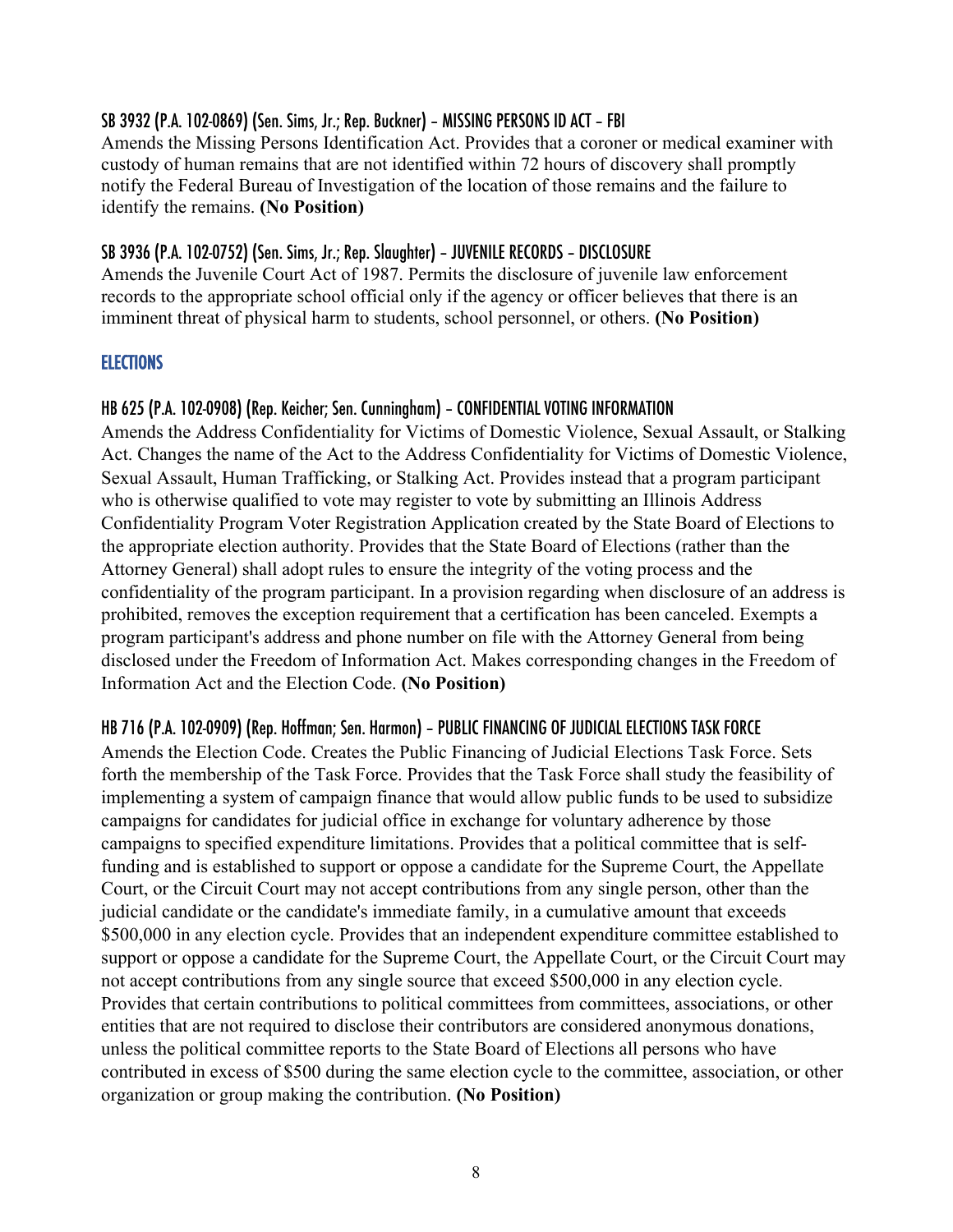## HB 1953 (P.A. 102-0692) (Rep. Stuart; Sen. Morrison) – VOTE BY MAIL

Amends the Election Code. Provides that, notwithstanding any other provisions relating to voting by mail, for the 2022 general primary election, electors may request vote by mail ballots for the general primary election beginning on March 30, 2022, but no later than June 23, 2022. In provisions relating to petitions for nominations, for the 2022 general primary election only, the petition circulator shall certify that the signatures on the sheet were signed during the period of January 13, 2022 through March 14, 2022 or certify that the signatures on the sheet were signed during the period of January 13, 2022, through the date on which this Statement was sworn or affirmed to. **(No Position)**

## HB 3138 (P.A. 102-0693) (Rep. Hernandez; Sen. Harmon) – JUDICIAL REDISTRICTING

The bill establishes judicial subcircuit boundaries for the Cook County Judicial Subcircuit, the 16th (Kane) and 19th (Lake) Circuits, as well as the proposed creation of subcircuits in the 3rd (Madison and Bond), 7th (Sangamon, Morgan, Scott, Greene, Jersey and Macoupin), 17th (Winnebago and Boone) and 18th (DuPage) Circuits. Redrawn subcircuits for the 12th and 22nd Circuits are expected in the near future. The proposed drawing of subcircuits will not impact the tenure of current circuit court judges. **(No Position)**

## SB 829 (P.A. 102-0819) (Sen. Morrison; Rep. Stuart) – ELECTION – VOTE BY MAIL SYSTEM

Amends the Election Code. Provides that the State Board of Elections shall provide a certified remote accessible vote by mail system for the General Election of November 8, 2022, and all subsequent elections, through which a vote by mail ballot can be delivered by electronic transmission to voters with print disabilities and through which voters with print disabilities are able to mark and verify their ballots using assistive technology. Provides that election authorities shall permit voters with a print disability to receive and mark their vote by mail ballots (i) through that certified remote accessible vote by mail system or (ii) through a certified remote accessible vote by mail system provided by the election authority. Makes conforming changes. Effective immediately. **(No Position)**

#### ENVIRONMENT

## HB 4988 (P.A. 102-0960) (Rep. Manley; Sen. Cappel) – EPA – PUBLIC WATER SUPPLY DISRUPTIONS

Amends the Environmental Protection Act to require public water supply operators to notify specified healthcare facilities and their water supply operator not more than 30 days, but no fewer than 15 days before any known, planned or anticipated disruption event and within two hours after being aware of an unplanned disruption event. **(No Position)**

#### SB 3178 (P.A. 102-1008) (Sen. Bennett; Rep. Halpin) – RIVERS OF IL COORDINATING COUNCIL ACT

Creates the Rivers of Illinois Coordinating Council Act. Provides for the codification of the Rivers of Illinois Coordinating Council. Provides that the Council is the successor to: (i) the Illinois River Coordinating Council; (ii) the Mississippi River Coordinating Council; and (iii) the Wabash and Ohio River Coordinating Council. Provides for the consolidation and transfer of powers to the Council. Establishes the Rivers of Illinois Coordinating Council as consisting of 20 voting members to be appointed by the Governor. Specifies the membership of the Council. Provides for membership terms and meetings. Provides that the Office of the Lieutenant Governor shall be responsible for the operations of the Council, including, without limitation, funding and oversight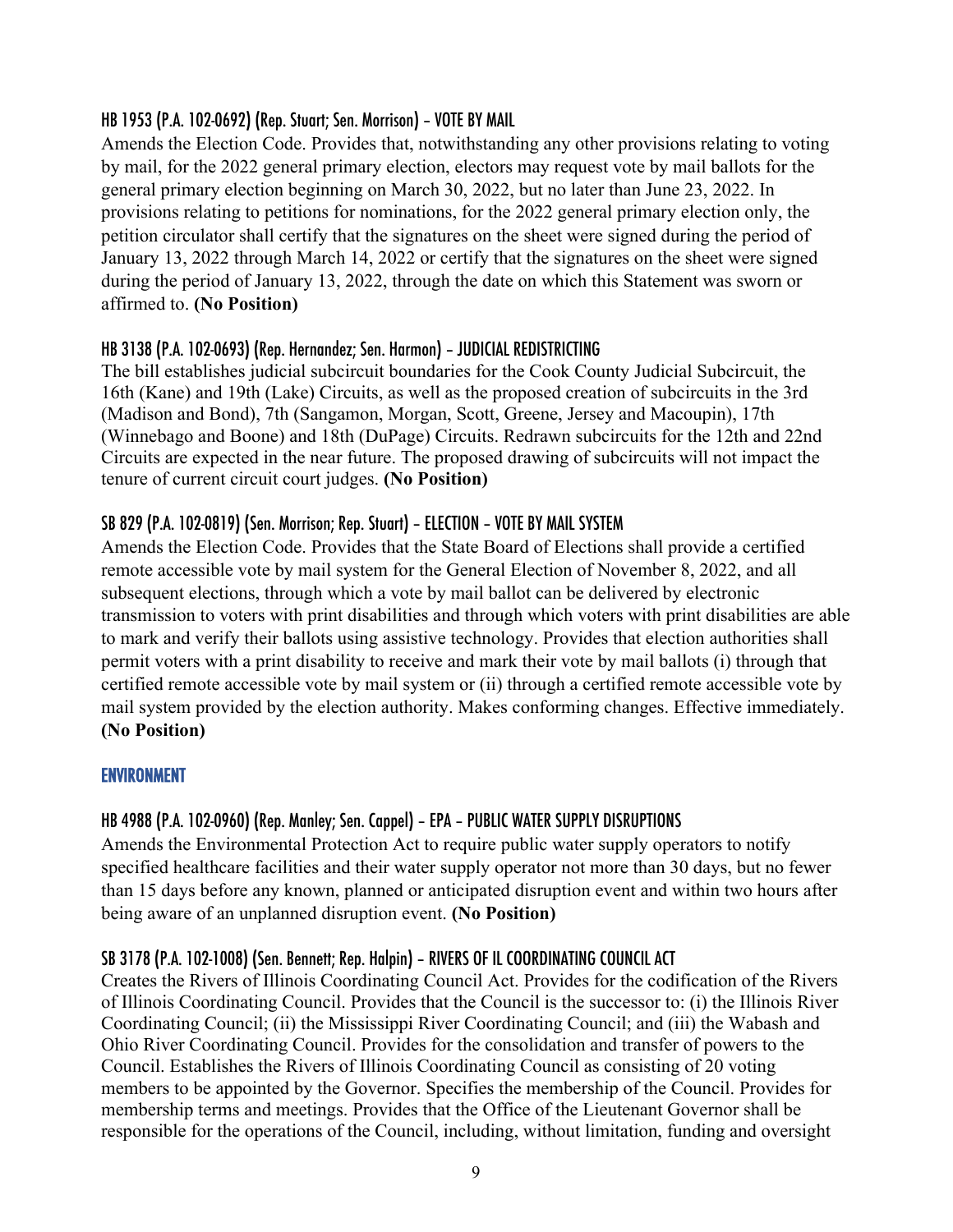of the Council's activities. Provides that members of the Council shall serve without compensation, but the Office of the Lieutenant Governor may reimburse members of the Council for travel expenses. Provides for duties of the Council and duties of State agencies represented on the Council. Repeals the Illinois River Watershed Restoration Act, the Mississippi River Coordinating Council Act, and the Wabash and Ohio Rivers Coordinating Council Act. **(No Position)**

## SB 3613 (P.A. 102-1086) (Sen. Ellman; Rep. Costa Howard) – HYDROGEN ECONOMY TASK FORCE

Creates the Hydrogen Economy Act. Creates the Hydrogen Economy Task Force. Provides for membership of the Task Force. **(No Position)**

## SB 3626 (P.A. 102-1017) (Sen. Bush; Rep. Walsh, Jr.) – SOLID WASTE SITE OPERATOR

Amends the Solid Waste Site Operator Certification Law. Creates a Solid Waste Site Operator Certification. Provides that a landfill site that accepts non-hazardous solid waste shall have a Solid Waste Site Operator Certification. Provides that a landfill site which accepts special waste shall have a Solid Waste Site Operator certified by the Environmental Protection Agency. Provides that solid waste site operators shall be certified based on level of competency determined by examination and in accordance with educational and experience level. **(No Position)**

## SB 3633 (P.A. 102-0847) (Sen. Koehler; Rep. Hoffman) – LOCAL DEMOLITION DOCUMENTATION

Amends the Counties Code. Provides that counties and municipalities must maintain documentation submitted by a contractor on the disposal of specified demolition debris, clean or general, or uncontaminated soil. The documentation required by the provisions do not apply to a permitted pollution control facility that transfers or accepts construction or demolition debris, clean or general, or uncontaminated soil for final disposal, recycling, or treatment. Amends the Freedom of Information Act. Effective immediately. **(No Position)**

#### LABOR AND PERSONNEL

## HB 1208 (P.A. 102-0910) (Rep. Hoffman; Sen. Cunningham) – WORKERS' COMPENSATION COMMISSION

Amends the Workers' Compensation Act. Replaces language regarding the qualifications of Commissioners of the Illinois Workers' Compensation Commission with language requiring each Commissioner appointed on or after the effective date of the amendatory Act to be authorized to practice law in this State. Provides that the performance of arbitrators shall be reviewed by the Chairman every other year, or more often at the discretion of the Chairman (rather than on an annual basis). Provides that no arbitrator shall hear cases in any county, other than Cook County, for more than 4 years consecutively (rather than 2 years in each 3-year term). Provides for the dissolution of the Self-Insurers Administration Fund and for the transfer of the moneys in that fund to the Self-Insurers Security Fund. Authorizes expenditures from the Self-Insurers Security Fund for the purposes that were authorized for the Self-Insurers Administration Fund. Effective immediately. **(No Position)**

## HB 1321 (P.A. 102-0911) (Rep. LaPointe; Sen. Hastings) – FIRST RESPONDER MENTAL HEALTH GRANT ACT

Creates the First Responder Mental Health Grant Program Act. Provides that, subject to appropriation, there is created within the Department of Human Services a First Responder Behavioral Health Grant Program to provide grants to the following recipients: (1) units of local government; (2) law enforcement agencies; (3) fire protection districts; (4) school districts; (5) public or private hospitals; or (6) ambulance services that employ first responders. **(No Position)**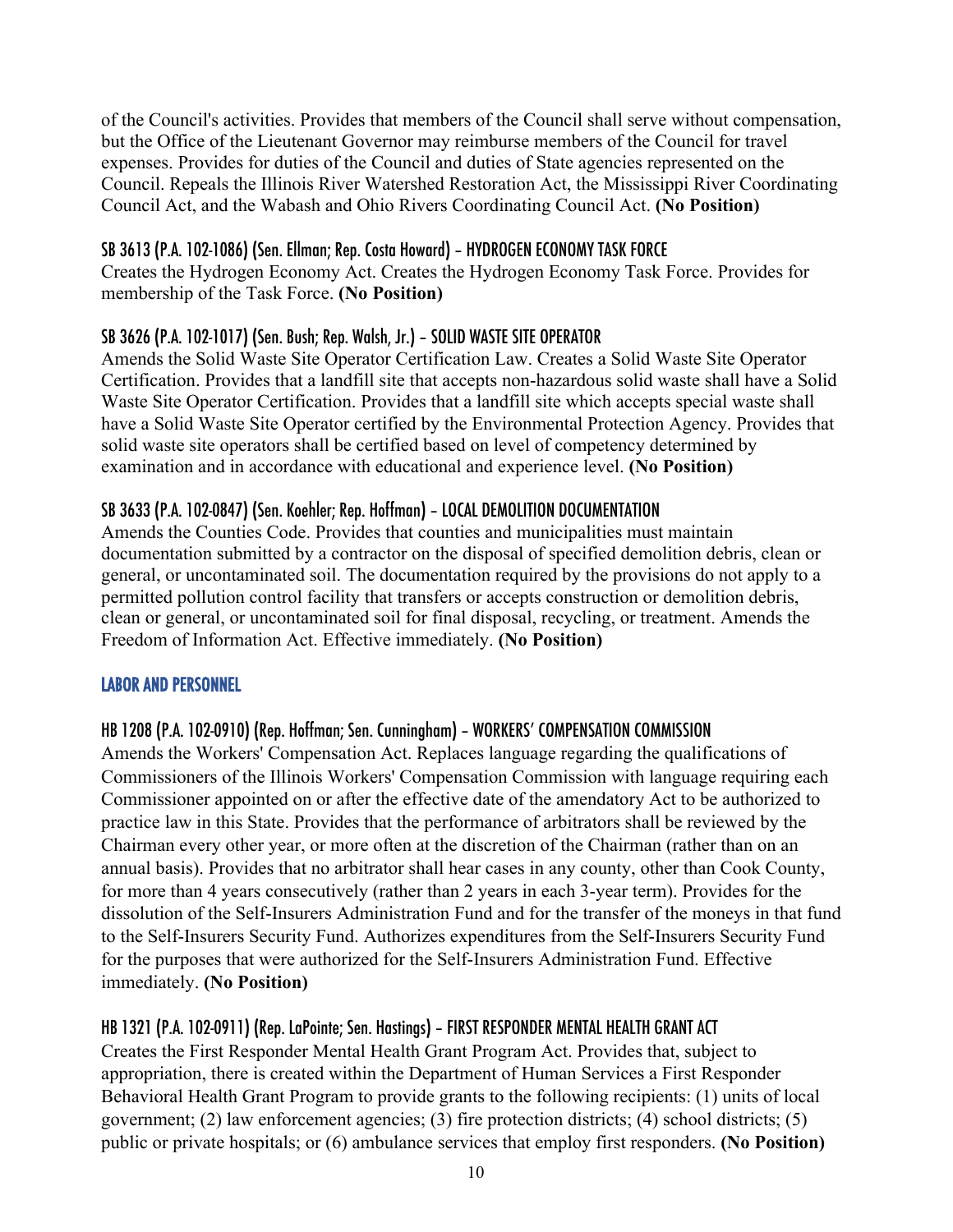## HB 1571 (P.A. 102-0912) (Rep. Manley; Sen. Glowiak Hilton) – FIRST RESPONDERS CHILD CARE ACT

Amends the Department of Human Services Act. Provides that the amendatory Act may be referred to as the First Responders Child Care Act. Provides that subject to appropriation, the Department of Human Services shall establish and administer an Off-Hours Child Care Program to help first responders and other workers identify and access off-hours, night, or sleep time child care. **(No Position)**

## HB 4209 (P.A. 102-1061) (Rep. Stuart; Sen. Crowe) –TRANSFER POLICE PENSION SERVICE

Reinserts the provisions of the engrossed bill with the following changes. Further amends the Downstate Police and Illinois Municipal Retirement Fund (IMRF) Articles of the Illinois Pension Code. Provides that on and after July 1, 2022, but no later than December 1, 2022, a participating employee who is actively employed as a sheriff's law enforcement employee under IMRF may make a written election to transfer up to 10 years of creditable service from a fund established under the Downstate Police Article to IMRF. Provides that to establish that service, the participating employee must either elect to pay a specified amount to IMRF or have the amount of his or her creditable service established reduced by a specified amount. Provides that in no event shall the service credit established under the provisions exceed the lesser of 10 years or the actual amount of service credit that had been earned in the police pension fund. Provides that if the amount transferred to IMRF is greater than a specified amount, the additional amount shall be credited to the account of the sheriff's law enforcement employee's employer. Effective immediately, except that certain provisions are effective January 1, 2023. **(No Position)**

## HB 4271 (P.A. 102-0731) (Rep. Kifowit; Sen. Fine) – INSURANCE COVERAGE FOR BREAST REDUCTION SURGERY

Provides that a group or individual policy of accident and health insurance or managed care plan that is amended, delivered, issued, or renewed on or after January 1, 2024 shall provide coverage for medically necessary breast reduction surgery. Makes conforming changes in the State Employees Group Insurance Act of 1971, the Counties Code, the Illinois Municipal Code, the School Code, the Health Maintenance Organization, the Limited Health Service Organization Act, and the Voluntary Health Services Plans Act. **(No Position)**

# HB 4604 (P.A. 102-0705) (Rep. Evans, Jr.; Sen. Glowiak Hilton) – OCCUPATIONAL SAFETY – VARIOUS

Amends the Occupational Safety and Health Act. Provides that citations and notice of violations may be sent to an employer by email to an email address previously designated by the employer for purposes of receiving notice. Provides that a public employer that intentionally violates specified provisions may be assessed a civil penalty of not more than \$10,000 per violation (rather than \$10,000). Provides that a person may not discharge or in any way discriminate against an employee because the employee has reported potential violations of the Act to a member of management with authority to address the concerns. **(No Position)**

# HB 4646 (P.A. 102-0943) (Rep. Rohr; Sen. Villivalam) – IMRF EMPLOYEE TRUSTEES

Amends the Illinois Municipal Retirement Fund (IMRF) Article of the Illinois Pension Code. Provides that each participating municipality or instrumentality that employs an employee who is an elected trustee shall make available to the elected trustee at least 20 days of paid leave of absence per year for the purpose of attending meetings of the Board of Trustees, committee meetings of the Board of Trustees, and seminars regarding issues for which the Board of Trustees is responsible. Provides that the Fund may reimburse affected participating municipalities and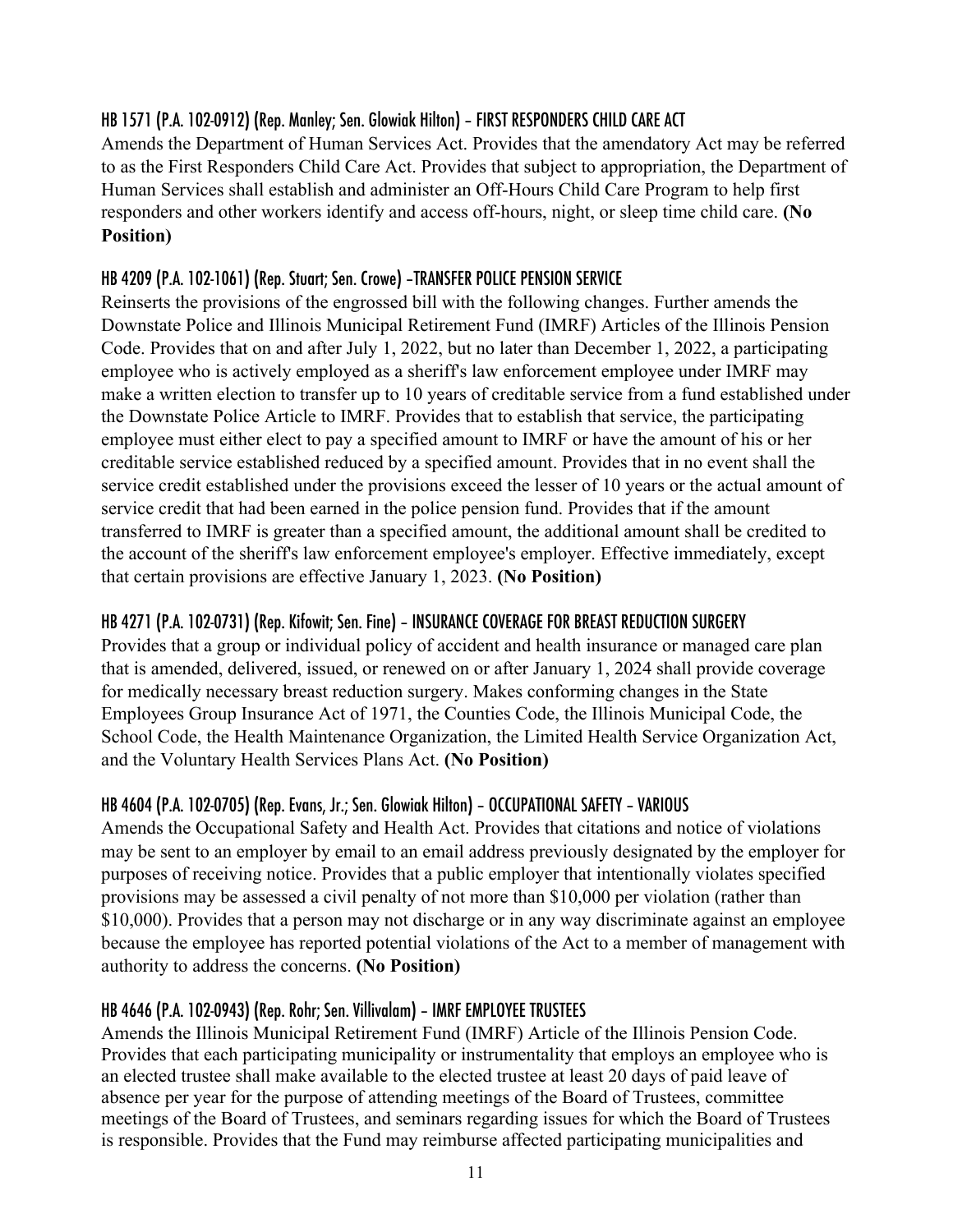instrumentalities for the actual cost of hiring a substitute employee during such leaves of absence. Amends the State Mandates Act to require implementation without reimbursement by the State. **(No Position)**

## HB 4667 (P.A. 102-0779) (Rep. Yednock; Sen. Cunningham) – QUALIFIED LAW ENFORCEMENT OFFICERS

Amends the Unified Code of Corrections and the County Jail Act. Provides that deputies, county correctional officers, and correctional officers of the Department of Corrections shall be deemed to be qualified law enforcement officers or, if retired, shall be deemed qualified retired or separated law enforcement officers in Illinois for purposes of coverage under the federal Law Enforcement Officers Safety Act of 2004 and shall have all rights and privileges granted by that Act if they are otherwise compliant with the applicable laws of this State governing the implementation and administration of the federal Law Enforcement Officers Safety Act of 2004 in the State of Illinois. Amends the Criminal Code of 2012 to make conforming changes. **(No Position)**

# HB 5254 (P.A. 102-0804) (Rep. Wheeler; Sen. Holmes) – HORMONE THERAPY COVERAGE

Amends the Illinois Insurance Code. Provides that a group or individual policy of accident and health insurance or a managed care plan that is amended, delivered, issued, or renewed on or after the effective date of the amendatory Act shall provide coverage for hormone therapy treatment to treat menopause that has been induced by a hysterectomy. Makes conforming changes in The State Employees Group Insurance Act of 1971, the Counties Code, the Illinois Municipal Code, the School Code, the Health Maintenance Organization Act, the Voluntary Health Services Plans Act, and the Medical Assistance Article of the Illinois Public Aid Code. **(No Position)**

## HB 5585 (P.A. 102-0816) (Rep. Lily; Sen. Harris, III) – HOME HEALTH COVERAGE

Amends the Illinois Insurance Code. Provides that a group or individual policy of accident and health insurance or a managed care plan that is amended, delivered, issued, or renewed on or after January 1, 2024 shall provide coverage for access to home health services for the duration of medically necessary care. Makes conforming changes in the State Employees Group Insurance Act of 1971, the Counties Code, the Illinois Municipal Code, the School Code, the Health Maintenance Organization Act, the Limited Health Service Organization Act, the Voluntary Health Services Plans Act, and the Medical Assistance Article of the Illinois Public Aid Code. **(No Position)**

## SB 2969 (P.A. 102-1093) (Sen. Turner; Rep. Cassidy) –GLUCOSE MONITOR COVERAGE

Provides that a group or individual policy of accident and health insurance or a managed care plan that is amended, delivered, issued, or renewed on or after January 1, 2024 (rather than 2023) shall provide coverage for medically necessary continuous glucose monitors for individuals who are diagnosed with type 1 or type 2 diabetes and require insulin for the management of their diabetes. **(No Position)**

## SB 3120 (P.A. 102-1050) (Sen. Bush; Rep. Moeller) – FAMILY BEREAVEMENT LEAVE ACT

Amends the Child Bereavement Leave Act. Changes the name of the Act to the Family Bereavement Leave Act. Provides that all employees shall be entitled to use a maximum of 2 weeks (10 work days) of unpaid bereavement leave to be absent from work due to (i) a miscarriage; (ii) an unsuccessful round of intrauterine insemination or of an assisted reproductive technology procedure; (iii) a failed adoption match or an adoption that is not finalized because it is contested by another party; (iv) a failed surrogacy agreement; (v) a diagnosis that negatively impacts pregnancy or fertility; or (vi) a stillbirth. Provides that the employer may not require that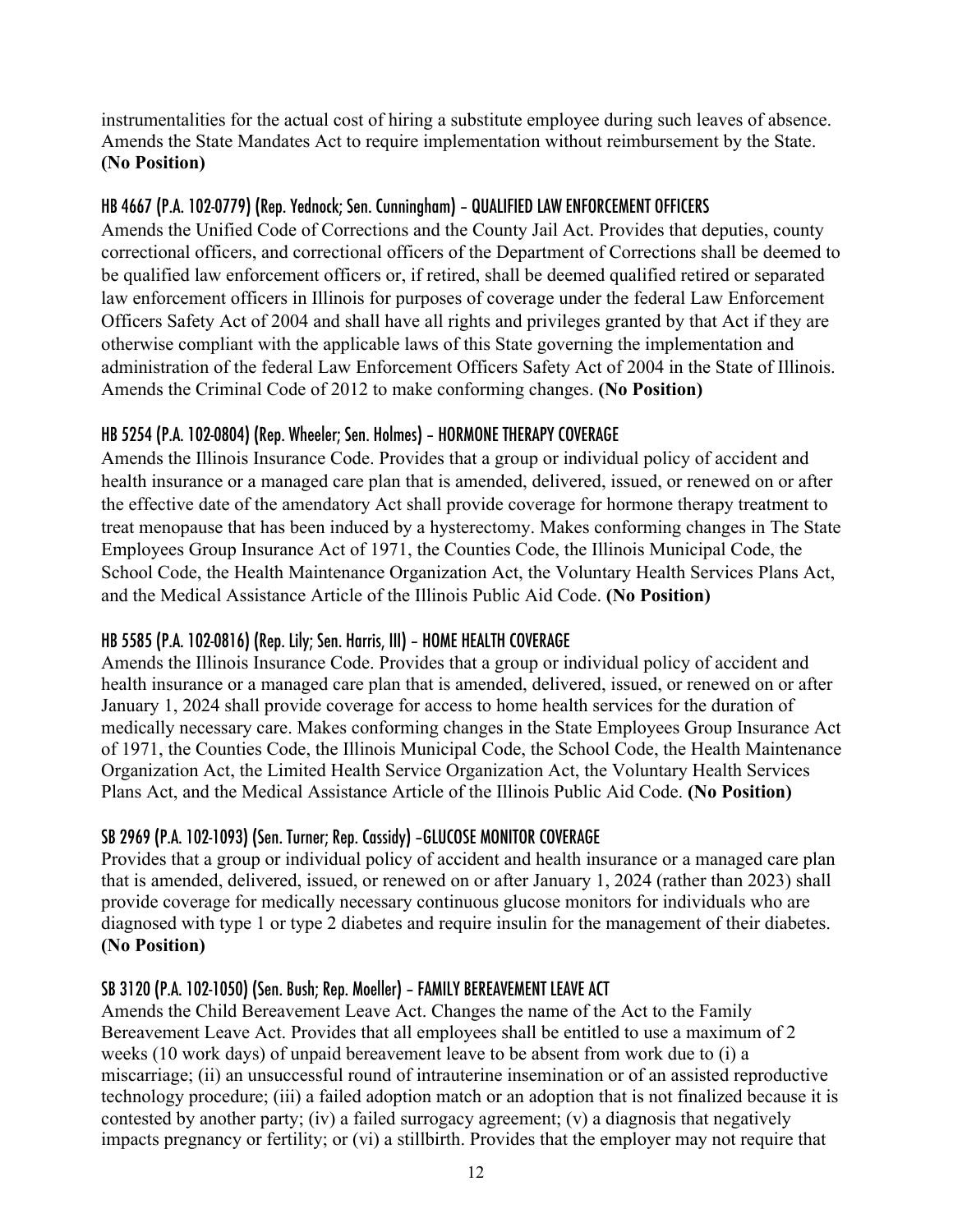the employee identify which category of event the leave pertains to as a condition of exercising rights under the Act. Changes references from "child" to "covered family members". Defines terms. **(No Position)**

#### SB 3146 (P.A. 102-0828) (Sen. Villanueva; Rep. Collins) – ONE DAY REST IN SEVEN ACT – PENALTIES

Amends the One Day Rest In Seven Act. Provides that any employer who violates any of the provisions of the Act, shall be guilty of a civil offense, and shall be subject to a civil penalty. Provides that for an employer with fewer than 25 employees, the civil penalty shall not exceed \$250 per offense, payable to the Department of Labor, and damages of up to \$250 per offense, payable to the employee or employees affected. Provides that for an employer with 25 or more employees, the civil penalty shall not exceed \$500 per offense, payable to the Department, and damages of up to \$500 per offense, payable to the employee or employees affected. Provides that an offense under the Act shall be determined on an individual basis for each employee whose rights are violated. **(No Position)**

## SB 3416 (P.A. 102-1012) (Sen. Jones, III; Rep. Evans, Jr.) – ONE DAY REST IN SEVEN ACT – COLLECTIVE BARGAINING

Amends the One Day Rest In Seven Act. Provides that specified provisions of the Act do not apply to employees for whom work hours, days of work, and rest periods are established through the collective bargaining process. **(No Position)**

## SB 3616 (Sen. Hunter; Rep. Gordon-Booth) – HUMAN RIGHTS – RACIAL DISCRIMINATION

Amends the Illinois Human Rights Act. Provides that the amendatory Act may be referred to as the CROWN (Create a Respectful and Open Workplace for Natural Hair) Act. Provides that "race" includes traits associated with race, including, but not limited to, hair texture and protective hairstyles such as braids, locks, and twists. Provides that, with respect to places of public accommodation, the Department of Human Rights has jurisdiction over the denial or refusal of the full and equal enjoyment of (rather than the denial of access to) facilities, goods, or services. **(No Position)**

## SB 3651 (P.A. 102-0849) (Sen. Villa; Rep. Hirschauer) – IMRF CONTRIBUTIONS

Amends the Illinois Municipal Retirement Fund (IMRF) Article of the Illinois Pension Code. Provides that when assessing payment for any amount due under a provision requiring an additional employer contribution for certain earnings increases, IMRF shall exclude reportable earnings increases resulting from periods where the member was paid through workers' compensation. Effective immediately. **(No Position)**

## SB 3652 (P.A. 102-0850) (Sen. Villa; Rep. Hirschauer) – IMRF EARLY RETIREMENT

Amends the Illinois Municipal Retirement Fund (IMRF) Article of the Illinois Pension Code. In a provision authorizing a participating employer to create an early retirement incentive program if the participating employer adopts a specified resolution or ordinance, provides that the resolution or ordinance must contain language specifying that a person who retires under the early retirement incentive program shall lose those incentives if he or she later accepts employment with or enters into a personal services contract with any IMRF employer (instead of any IMRF employer in a position for which participation in IMRF is required or is elected by the employee). Effective immediately. **(No Position)**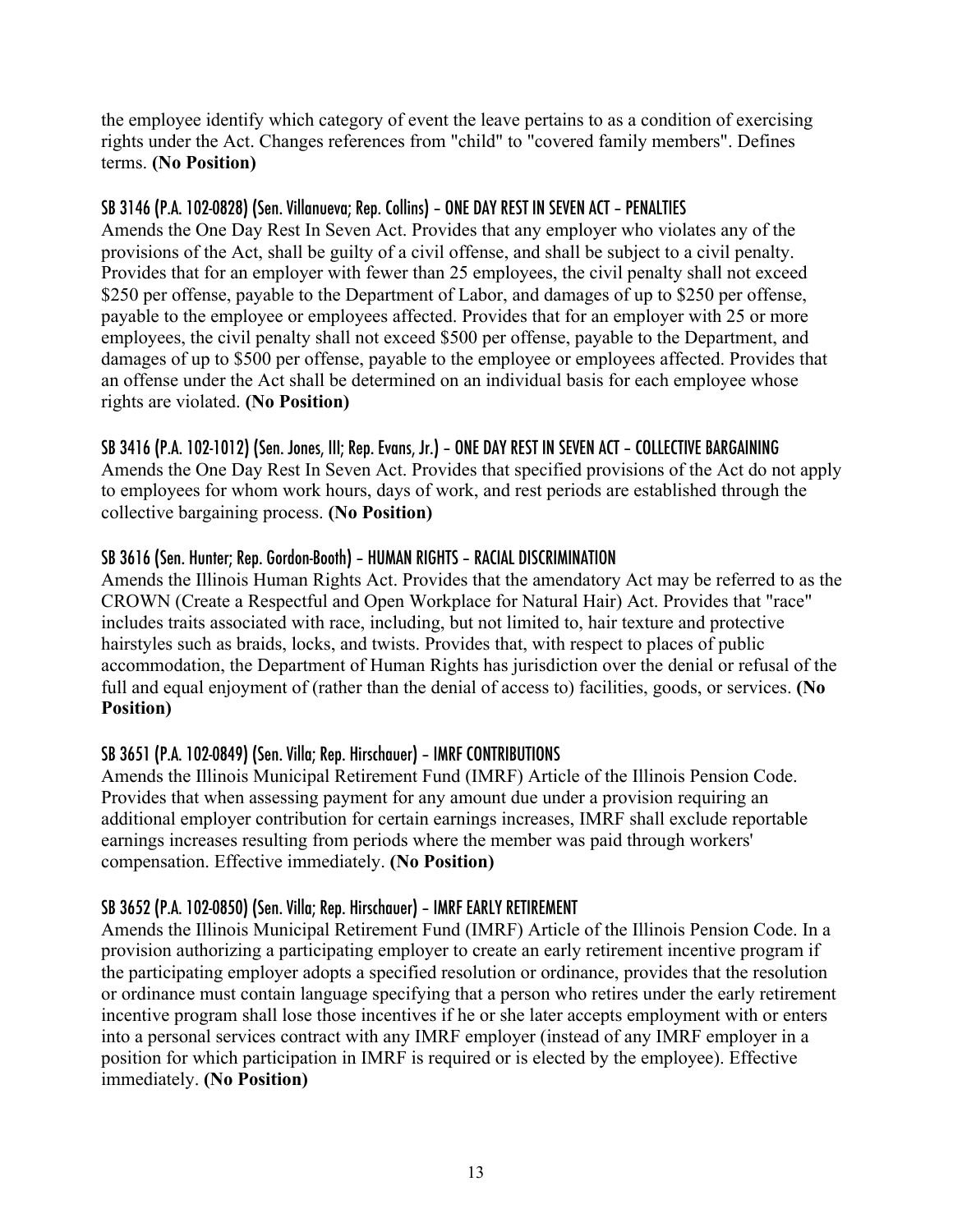## SB 3785 (P.A. 102-0857) (Sen. Curran; Rep. Batinick) – IMRF TO ARTICLE 3 – TRANSFER

Amends the Downstate Police and Illinois Municipal Retirement Fund (IMRF) Articles of the Illinois Pension Code. Provides that within 6 months after the effective date of the amendatory Act, a person may transfer to a fund established under the Downstate Police Article creditable service accumulated under IMRF for service as a county correctional officer upon payment to the police pension fund of a specified amount to be determined by the board. **(No Position)**

#### LOCAL GOVERNMENT CONSOLIDATION

SB 3789 (P.A. 102-1088) (Sen. Morrison; Rep. Carroll) – DECENNIAL COMMITTEES ON LOCAL GOVERNMENT EFFICIENCY ACT Creates the Decennial Committees on Local Government Efficiency Act. Provides that, within one year after the effective date of the Act and at least once every 10 years thereafter, each unit of local government that may levy any tax (except municipalities and counties) must form a committee to: study local efficiencies and create a report with recommendations regarding efficiencies, increased accountability and consolidation. Amends the State Mandates Act to require implementation without reimbursement. Effective immediately. **(No Position)**

#### MISCELLANEOUS

## HB 3205 (P.A. 102-1056) (Rep. LaPointe; Sen. Feigenholtz) – FAIR FOOD AND RETAIL DELIVERY ACT

Creates the Fair Food and Retail Delivery Act. Prohibits a third-party delivery service from using the likeness, registered trademark, or intellectual property belonging to a merchant, and from taking or arranging for the pickup or delivery of an order from a merchant through the digital network, without first obtaining written consent from the merchant. Provides that a merchant whose likeness is used, or pickup or delivery is arranged through a third-party delivery service in violation of the Act, may bring an action in the circuit court in the county in which the merchant conducts business to recover actual damages or up to \$5,000, whichever is greater. Provides that the court may, in its discretion, award punitive damages and other equitable relief it deems appropriate. **(No Position)**

#### HB 4366 (P.A. 102-0770) (Rep. Harris, III; Sen. Davis) – GUARDIAN APPOINTMENT – TRAINING

The bill amends the Guardians For Adults With Disabilities Article of the Probate Act of 1975. Extends the requirement to complete a training program created under the Guardianship and Advocacy Act to Cook County. **(No Position)**

## HB 4766 (P.A. 102-1068) (Rep. McCombie; Sen. Joyce) – COMMEMORATIVE DATES ACT – SWEET CORN DAY

Amends the State Commemorative Dates Act. Provides that August 1 of each year is designated as Sweet Corn Appreciation Day, to be observed throughout the State as a day to celebrate the importance of sweet corn to Illinois agriculture, and in recognition of family farmers. **(No Position)**

## HB 4811 (P.A. 102-0701) (Rep. Butler; Sen. Murphy) – COMMEMORATIVE DATES ACT – REPUBLIC OF IRELAND DAY

Amends the State Commemorative Dates Act. Provides that April 18 of each year is designated as Republic of Ireland Day to be observed throughout the State as a day in recognition of the anniversary of April 18, 1949, the day in which the Republic of Ireland officially declared itself independent from Great Britain, in recognition of the Republic of Ireland and its people, and in recognition of the many Illinoisans of Irish descent who have made a lasting impact upon our State. **(No Position)**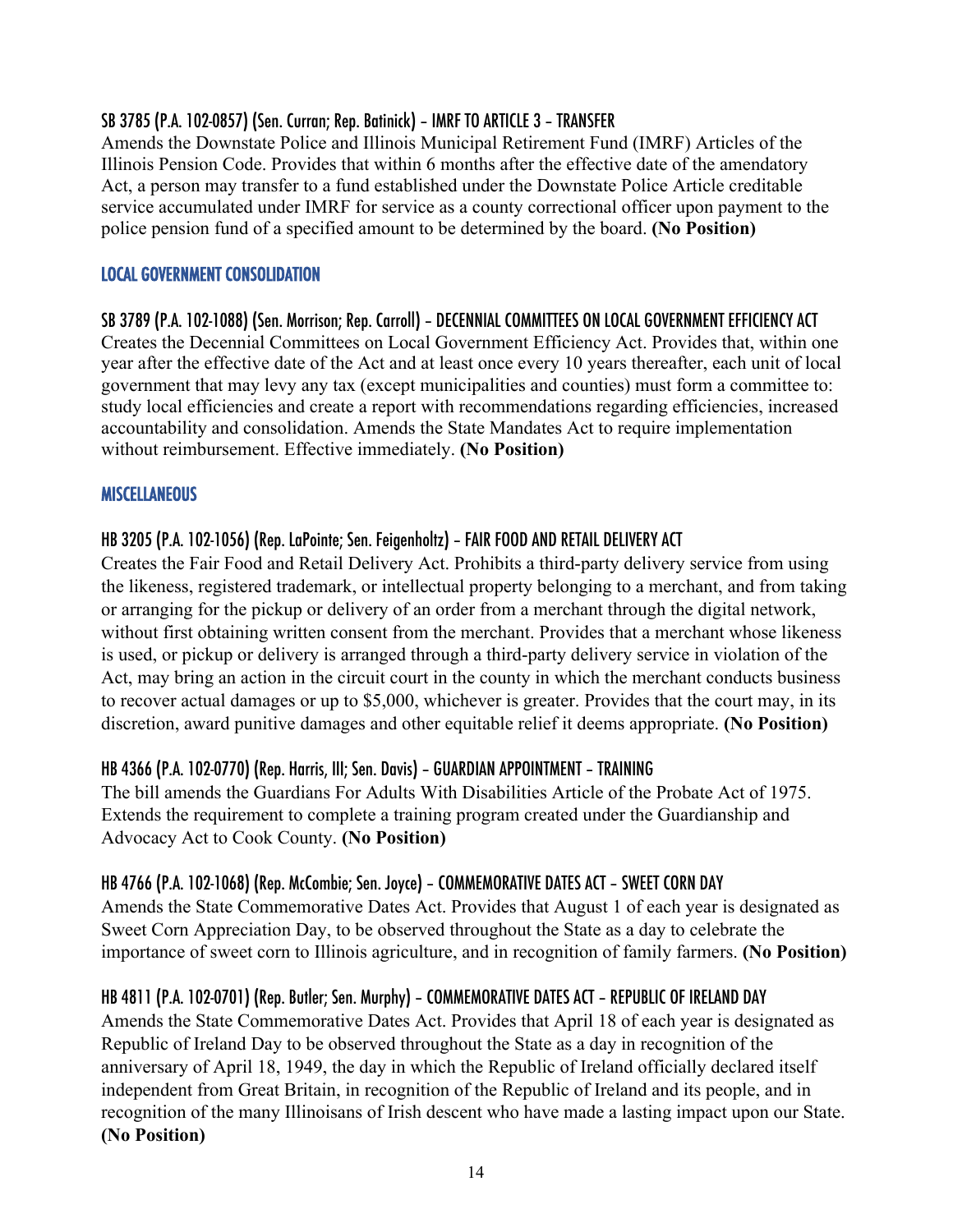## SB 3082 (P.A. 102-1001) (Sen. Stadelman; Rep. Vella) – LOCAL JOURNALISM TASK FORCE – MEMBERS

Amends the Local Journalism Task Force Act. Adds additional members to be appointed by the Governor to the Local Journalism Task Force. **(No Position)**

## SB 3179 (P.A.102-1009) (Sen. Bennett; Rep. Ammons) – CENTER FOR GEOGRAPHIC INFORMATION ACT

Creates the Illinois Center for Geographic Information Act. Creates the Illinois Center for Geographic Information within the Prairie Research Institute at the University of Illinois. Provides that the Center shall evaluate proposals, in consultation with an Intergovernmental Advisory Committee, and make recommendations to the Governor and General Assembly on the efficient development, use, and funding of geographic information management technology for State, regional, local, and academic agencies and institutions. Provides that the Prairie Research Institute shall form an Intergovernmental Advisory Committee that shall serve in an advisory capacity for the Center. Provides that the Center shall engage with interested stakeholders throughout the State. Provides that the Center shall have the authority to initiate and enter into intergovernmental data sharing agreements on behalf of the State for the benefit of geographic information coordination. Repeals the Illinois Geographic Information Council Act. Effective immediately. **(No Position)**

## SB 3187 (P.A. 102-0838) (Sen. Holmes; Rep. Willis) – COUNTIES CODE – RECORDER STAMP

Amends the Counties Code. Provides that a physical or electronic image of the recorder's stamp satisfies the signature requirement for recorded instruments prior to, on, and after the effective date of the amendatory Act. Makes corresponding changes. Effective immediately. **(Support)**

## SB 3939 (P.A. 102-0753) (Sen. Sims, Jr.; Rep. Robinson, Jr.) – CYBERSECURITY LIAISON PROGRAM

Requires the Secretary of Innovation and Technology to establish a cybersecurity liaison program to advise and assist units of local government concerning specified cybersecurity issues. Provides for cybersecurity training for employees of counties and municipalities. Makes conforming changes. **(Support)**

## PUBLIC HEALTH, HOSPITAL FACILITIES AND NURSING HOMES

## HB 209 (P.A. 102-1095) (Rep. Mussman; Sen. Jones, III) – LATEX GLOVE BAN ACT

Creates the Latex Glove Ban Act. Prohibits the use of latex gloves by (1) EMS personnel on and after January 1, 2023, and (2) health care facility personnel on and after January 1, 2024. Provides that, if a crisis exists that interrupts their ability to reliably source nonlatex gloves, EMS personnel and health care facility personnel may use latex gloves upon a patient, but shall prioritize, to the extent possible, using nonlatex gloves for the treatment of specified patients. **(No Position)**

## HB 246 (P.A. 102-1035) (Rep. Moeller; Sen. Gillespie) – NURSING SERVICE REIMBURSEMENTS

Amends the Illinois Public Aid Code. In the Medical Assistance Article, provides that notwithstanding any other provisions of the Code, the methodologies for reimbursement of nursing services shall no longer be applicable for bills payable for nursing services rendered on or after a new reimbursement system based on the Patient Driven Payment Model (PDPM) has been fully operationalized, which shall take effect for services provided on or after the implementation of the PDPM reimbursement system begins. Establishes an implementation date for the PDPM reimbursement system if certain conditions are met. Contains provisions concerning the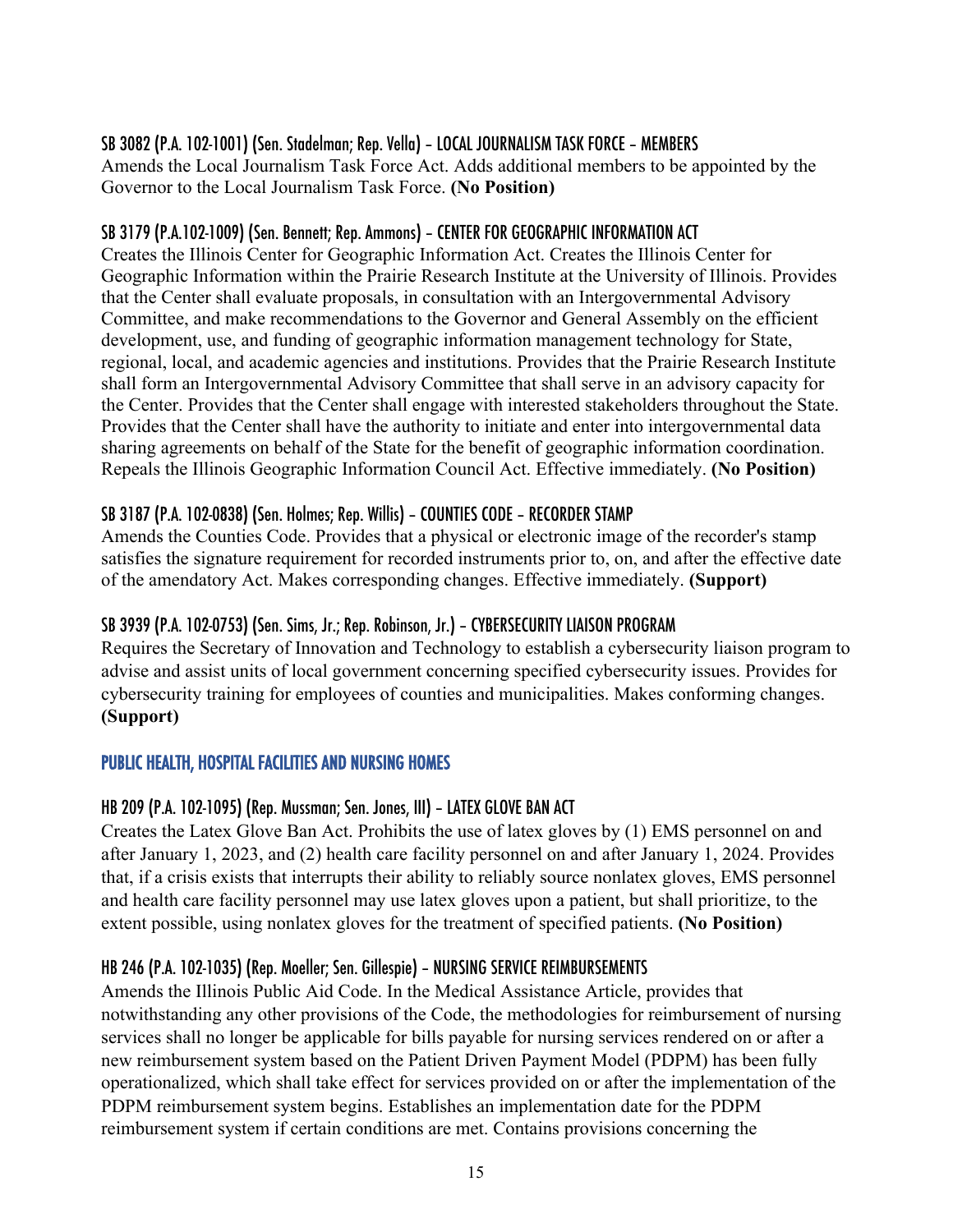establishment of a variable per diem staffing add-on for nursing facilities with specified staffing levels; utilization of the Staff Time and Resource Intensity Verification study; the PDPM nursing component per diem for nursing facilities for certain dates of services; a Medicaid Access Adjustment; incentive payments determined by facility performance on specified quality measures; payments based on CNA tenure, promotion, and CNA training for the purpose of increasing CNA compensation; and other matters. In the Long-Term Care Provider Funding Article, provides that for the privilege of engaging in the occupation of long-term care provider for each occupied non-Medicare bed day, beginning July 1, 2022, an assessment is imposed upon each long-term care provider in an amount varying with the number of paid Medicaid resident days per annum in the facility with the following schedule of occupied bed tax amounts. Makes changes concerning reporting requirements, the Long-Term Care Provider Fund, and other matters. In the Nursing Home License Fee Article, provides that a specified provision imposing licensing fees on nursing home providers is repealed on July 1, 2024. Amends the Illinois Administrative Procedure Act. Grants the Department of Healthcare and Family Services emergency rulemaking authority to implement certain provisions of the amendatory Act. Effective immediately. **(No Position)**

## HB 1950 (P.A. 102-0886) (Rep. Harris; Sen. Gillespie) – HOSPITAL ASSESSMENT PROGRAM

The bill extends and expands the Hospital Assessment Program through 2026. The new law helps ensure cash-flow predictability for hospitals, tying greater funding to higher Medicaid use to protect safety net hospitals. Also, certain hospitals are re-classified, and some tax exemptions and waivers are enacted to help hospitals recover from the effects of COVID-19. **(No Position)**

#### HB 3949 (P.A. 102-0919) (Rep. Ford; Sen. Muñoz) – IDPH – HOMELESS SERVICE PROVIDER

Amends the Department of Public Health Powers and Duties Law of the Civil Administrative Code of Illinois. Defines "homeless service provider" to mean a person or entity who provides services to homeless persons under any of the programs of or identified by the Department of Human Services. Requires the Department of Public Health to consider all homeless service providers in the State to be essential critical infrastructure workers under specified guidance from the federal Cybersecurity and Infrastructure Security Agency. Provides that during a federally-designated public health emergency or a public health disaster declared by a proclamation issued by the Governor under specified provisions of the Illinois Emergency Management Agency Act, the Department and the Illinois Emergency Management Agency shall offer recommendations to their local counterparts encouraging them to consider homeless service providers when making determinations about providing assistance. **(No Position)**

#### HB 4369 (P.A. 102-0771) (Rep. Collins; Sen. Simmons) – LEAD POISONING PREVENTION

Amends the Lead Poisoning Prevention Act. Provides that the Department of Public Health or its delegate agency shall (rather than may) conduct a follow-up inspection of any dwelling unit for which a mitigation notice was issued. **(No Position)**

#### HB 4645 (P.A. 102-0942) (Rep. Greenwood; Sen. Hunter) – EQUITY IN HEALTH CARE ACT

Creates the Equity and Representation in Health Care Act. Contains the findings of the General Assembly. Creates the Equity and Representation in Health Care Workforce Repayment Program and the Equity and Representation in Health Care Workforce Scholarship Program to be administered by the Department of Public Health. Provides that a health care professional, medical facility, or behavioral health provider may apply to the Department for loan repayment assistance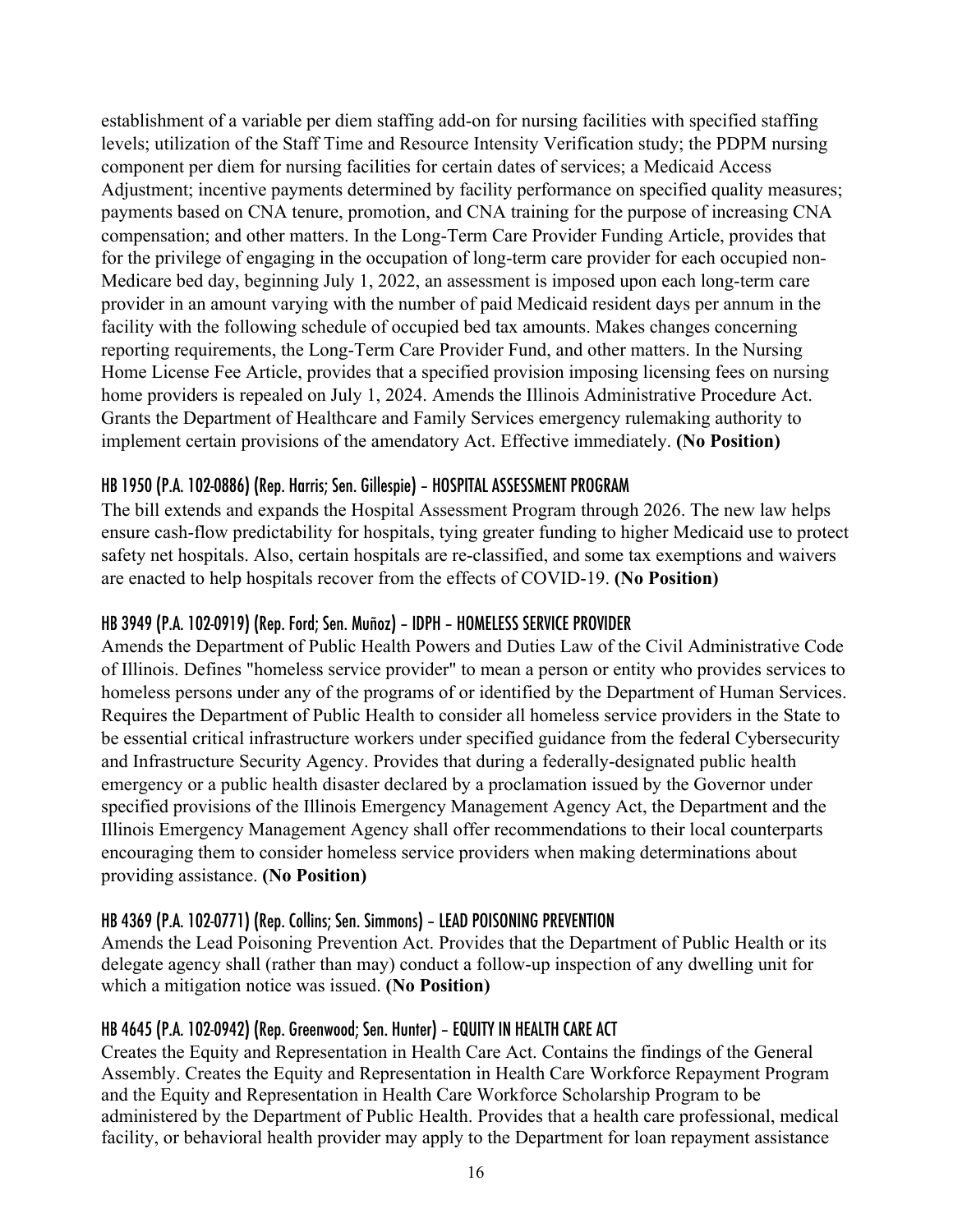under the Program. **(No Position)**

## SB 1405 (P.A. 102-0989) (Sen. McConchie; Rep. Bos) – MEDICAL PATIENT RIGHTS – VISITATION

Amends the Medical Patient Rights Act. Removes language providing that nothing in the Act shall restrict the ability of a health care facility to regulate the hours of visitation, the number of visitors per patient or the movement of visitors within the facility. Authorizes a skilled nursing home, extended care facility, or intermediate care facility to prohibit an individual from visiting a resident or patient of the nursing home or facility if specific facts demonstrate that the individual would endanger his or her physical health or safety or the health or safety of a resident, patient, or health care worker of the nursing home or facility. Requires the nursing homes and facilities to ensure that all visitors enjoy full and equal visitation privileges, consistent with the residents' preferences. **(No Position)**

## SB 1633 (P.A. 102-1080) (Sen. Villa; Rep. Mason) – NURSING HOMES – RESIDENT RIGHTS

Provides that residents shall have the right to be treated with courtesy and respect for their individuality by employees or persons providing medical services or care and shall have their human and civil rights maintained in all aspects of medical care. Provides that residents shall not perform labor or services for a facility unless those activities are included for therapeutic purposes and appropriately goal-related in the resident's individual medical record. Provides that every facility shall have a written internal grievance procedure that, at a minimum: (1) sets forth the process to be followed; (2) specifies time limits, including time limits for facility response; (3) informs residents of their right to have the assistance of an advocate; (4) provides for a timely response by an impartial decision maker if the grievance is not otherwise resolved; (5) requires the facility to follow applicable State and federal requirements for responding to and reporting any grievance alleging potential abuse, neglect, misappropriation of resident property, or exploitation; and (6) requires the facility to keep a copy of all grievances, responses, and outcomes for 3 years and provide the information to the Department of Public Health upon request. Requires a facility to post specified information concerning rights protection services and where complaints may be lodged. Provides that a facility shall include a link to the Long-Term Care Ombudsman Program's website on the home page of the facility's website. Makes other changes. **(No Position)**

## SB 3011 (P.A. 102-0750) (Sen. Morrison; Rep. Guerrero-Cueller) – SURGICAL SMOKE EVACUATION

Amends the University of Illinois Hospital Act, the Ambulatory Surgical Treatment Center Act, and the Hospital Licensing Act. In provisions regarding surgical smoke plume evacuation, provides that "surgical smoke plume evacuation system" means a dedicated device that is designed to capture, transport, and filter (rather than capture, transport, filter, and neutralize) surgical smoke plume at the site of origin and before it can diffuse and pose a risk to the occupants of the operating or treatment room (rather than before surgical smoke plume can make ocular contact, or contact with the respiratory tract, of an employee). Corrects a typographical error. Effective immediately. **(No Position)**

## SB 3017 (P.A. 102-0888) (Sen. Turner; Rep. Yednock) – LOAN REPAYMENT FOR PHYSICIANS

The bill amends the Loan Repayment Assistance for Physicians Act to address the shortage of healthcare providers (especially obstetrical services) in rural committees. **(No Position)**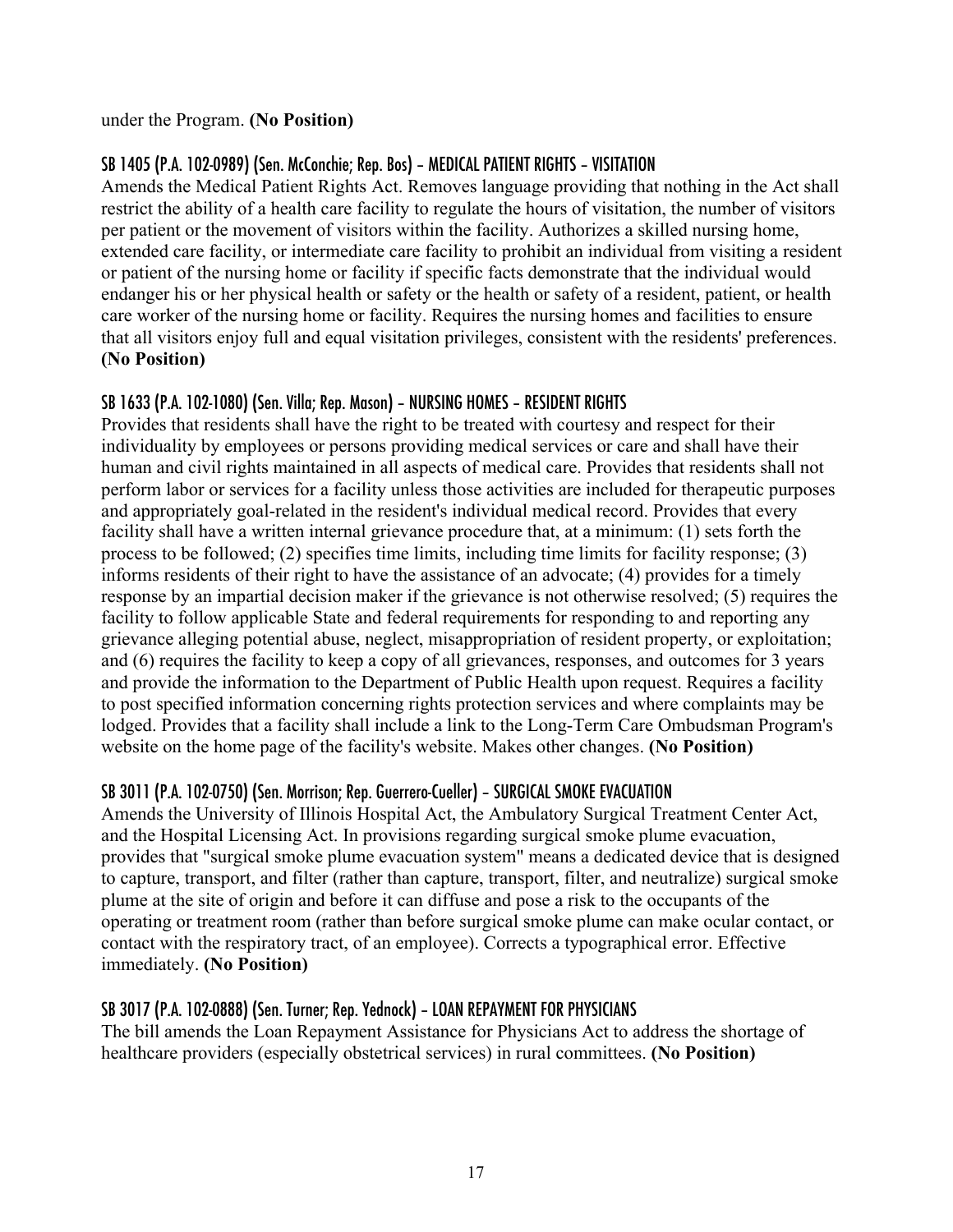## SB 3023 (P.A. 102-1097) (Sen. Morrison; Rep. Cassidy) – SEXUAL ASSAULT – ACCESS TO MEDICAL FORENSIC EXAMINER AND MEDICAL STAFF

Amends the Sexual Assault Survivors Emergency Treatment Act. Changes the definition of "follow-up healthcare" to mean specified healthcare services within 180 (instead of 90) days of the initial visit for medical forensic services. Makes corresponding changes. If medical forensic services are not available on-site during an approved federally qualified health center's hours of operation, the federally qualified health center must notify the Department of Public Health within 24 hours of the date and time services became unavailable and the reason why services are unavailable in a form and manner prescribed by the Department. Provides that, if a federally qualified health center's treatment plan is terminated, the federally qualified health center must submit to the Department for approval, before providing medical forensic services, a new treatment plan and a list of qualified medical providers to ensure coverage for the days and hours of operation. Provides that a federally qualified health center must employ a Sexual Assault Nurse Examiner Coordinator who is a qualified medical provider and a Medical Director who is a qualified medical provider. Provides that each approved federally qualified health center shall ensure that specified physicians, physician assistants, advanced practice registered nurses, and registered professional nurses receive specified sexual assault training and continuing education. Provides that sexual assault training pro. **(No Position)**

#### SB 3166 (P.A. 102-1007) (Sen. Johnson; Rep. Meyers-Martin) – PROFESSIONALS HEALTH PROGRAM

Amends the University of Illinois Hospital Act, the Assisted Living and Shared Housing Act, the Community Living Facilities Licensing Act, the Life Care Facilities Act, the Nursing Home Care Act, the MC/DD Act, the ID/DD Community Care Act, and the Hospital Licensing Act. Provides that hospitals, establishments, or facilities organized or licensed under the Acts shall ensure that specified employees of the hospital, establishment, or facility are made aware of employee assistance programs or other like programs available for the physical and mental well-being of the employees. Requires hospitals, establishments, or facilities to provide information on these programs, no less than at the time of employment and during any benefit open enrollment period, by an information form about the respective programs that an employee must sign during onboarding at the hospital. Contains other provisions. **(No Position)**

## SB 3617 (P.A. 102-1053) (Sen. Fine; Rep. Conroy) – MENTAL HEALTH – VARIOUS

Creates the Ensuring a More Qualified, Competent, and Diverse Community Behavioral Health Workforce Act. Requires the Department of Human Services, Division of Mental Health, to award grants or contracts to licensed community mental health centers or behavioral health clinics to establish or enhance training and supervision of interns and behavioral health providers-in-training pursuing licensure as a licensed clinical social worker, licensed clinical professional counselor, and licensed marriage and family therapist. Creates the Mental Health Assessment Reform Act to remove barriers to care in the Medicaid mental health assessment and treatment planning process. Creates the Recovery and Mental Health Tax Credit Act. **(No Position)**

## SB 3682 (P.A. 102-1018) (Sen. Joyce; Rep. Gabel) – CERVICAL CANCER SCREEN REPORTS

Creates the Reducing Cervical Cancer and Saving Lives Act. Provides that hospitals, outpatient departments, clinics, mobile units, or other entities that provide a cervical cancer screening service shall prepare a written report of the results of any cervical cancer screening service provided to a patient. Requires a summary of the written report to be sent directly to the patient in terms easily understood by a lay person. **(No Position)**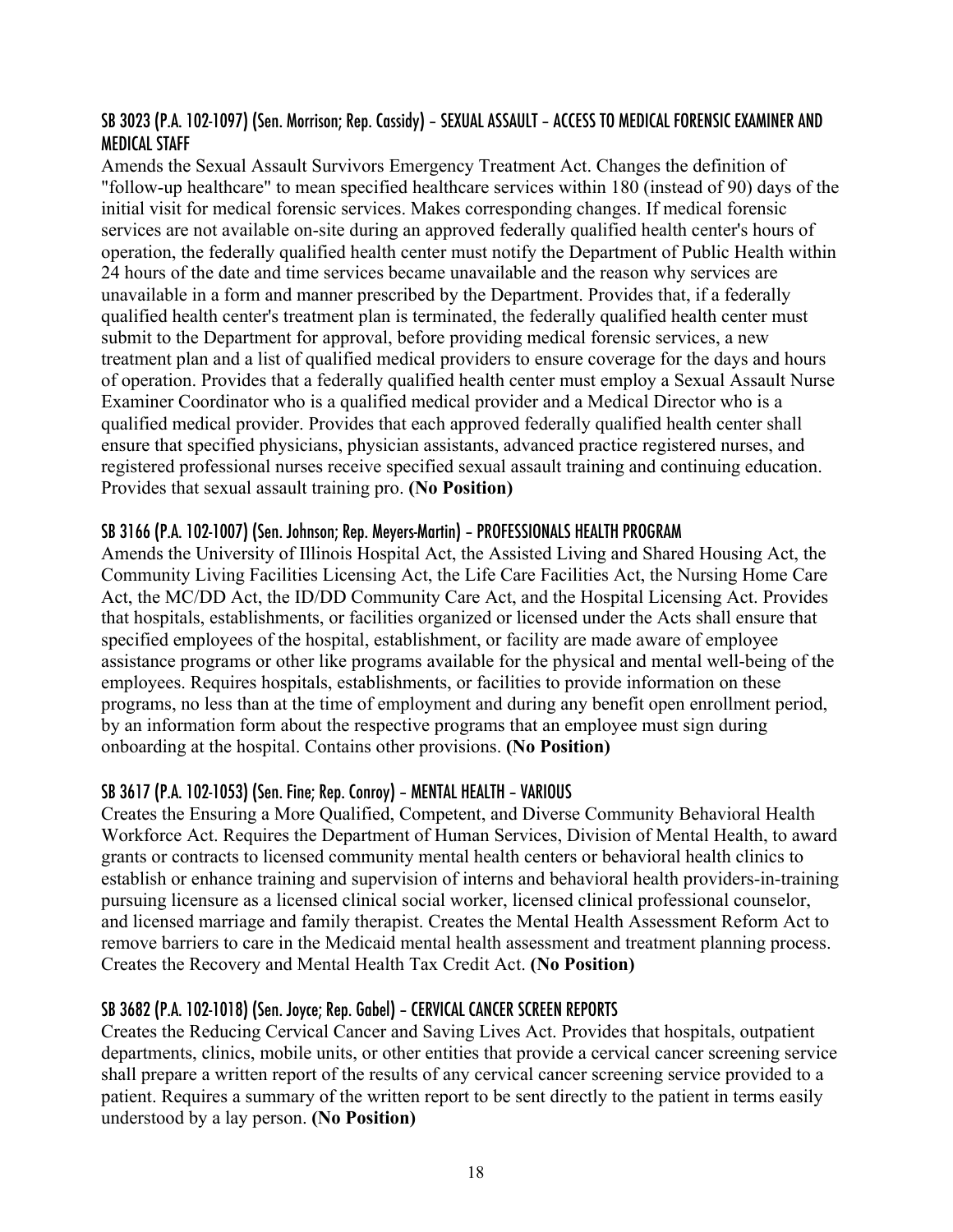#### PUBLIC MEETINGS AND INFORMATION

#### SB 1411 (P.A. 102-0739) (Sen. Plummer; Rep. Friess) – DEATH CERTIFICATES – SERVICE MEMBER

Amends the Vital Records Act. Provides that upon receipt of a written request from any applicant entitled to such a search, a local registrar or county clerk shall search available files for the death certificate of an active duty or retired service member of the United States military. Provides that if the death certificate requested by the applicant is found, the local registrar or county clerk shall furnish the applicant with one certified copy of the death certificate, under the seal of the local registrar's or county clerk's office, at no cost to the applicant. Provides that a local registrar or county clerk shall not require a fee from the applicant of more than \$6 for any subsequent copy of the service member's death certificate or certification attesting that the death certificate of the service member was not found. Contains other provisions. **(No Position)**

#### SB 3024 (P.A. 102-0751) (Sen. Bush; Rep. Willis) – ACCESS TO PRESCRIPTION MONITORING SYSTEM DATA

Amends the Illinois Controlled Substances Act. Provides that, in accordance with a confidentiality agreement entered into with the Department of Human Services, a medical director, or a public health administrator and their delegated analysts, of a county or municipal health department or the Department of Public Health shall have access to data from the prescription monitoring system for any of the following purposes: (1) developing education programs or public health interventions relating to prescribing trends and controlled substance use; or (2) conducting analyses and publish reports on prescribing trends in their respective jurisdictions. Provides that, at a minimum, the confidentiality agreement entered into with the Department shall: (i) prohibit analysis and reports produced under subparagraph (2) from including information that identifies, by name, license, or address, any practitioner, dispenser, ultimate user, or other person administering a controlled substance; and (ii) specify the appropriate technical and physical safeguards that the county or municipal health department must implement to ensure the privacy and security of data obtained from the system. Provides that the data from the system shall not be admissible as evidence, nor discoverable in any action of any kind in any court or before any tribunal, board, agency, or person. Provides that the disclosure of any such information or data, whether proper or improper, shall not waive or have any effect upon its confidentiality, non-discoverability, or nonadmissibility. Provides that, notwithstanding any other provision of the Act, neither the Prescription Monitoring Program nor any other person shall disclose any information in violation of the restrictions and requirements implemented under Public Act 102-527 concerning opioid treatment programs licensed or certified by the Department of Human Services' Division of Substance Use Prevention and Recovery that are authorized by the federal Drug Enforcement Administration to prescribe Schedule II, III, IV, or V controlled substances for the treatment of opioid use disorders. **(No Position)**

#### REVENUE

#### HB 568 (P.A. 102-0907) (Rep. Yingling; Sen. Villivalam) – COMPTROLLER – INTERACTIVE MAP

Amends the State Comptroller Act. Authorizes the Comptroller to establish and maintain an interactive map on the Comptroller's Internet website that provides the location and annual financial information of taxing bodies as reported to the Comptroller's office. **(No Position)**

# HB 900 (P.A. 102-0698) (Speaker Welch; Sen. Sims) – SFY 2023 BUDGET APPROPRIATIONS

Appropriates spending for the SFY 2023 state budget. **(No Position)**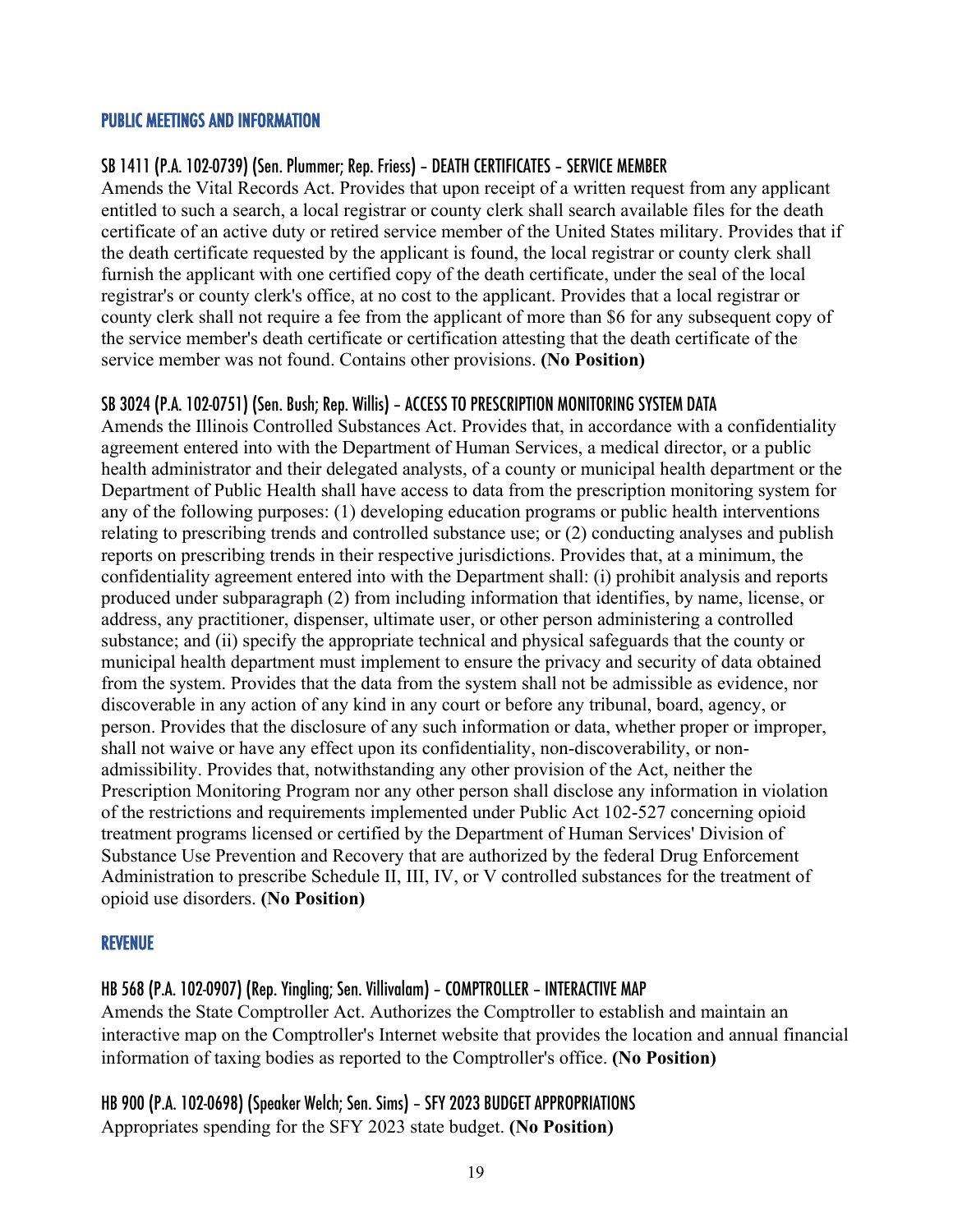# HB 4132 (P.A. 102-0920) (Rep. Hoffman; Sen. Turner) – PARKING EXCISE TAX APPLICABILITY

Provides that the Parking Excise Tax does not apply to: (1) a parking area or garage operated by the State, a State university, or a unit of local government; (2) the purchase of a parking space by the State, a State university, or a unit of local government for use by employees of the State, State university, or unit of local government; (3) a parking space leased to a governmental entity for use by the public; or (4) a parking area or garage owned and operated by a person engaged in the business of renting real estate and used by the lessee to park motor vehicles, recreational vehicles, or self-propelled vehicles for the lessee's own use. Effective immediately. **(Support)**

# HB 4326 (P.A. 102-1062) (Rep. Stuart; Sen. Belt) – SCHOOL FACILITY OCCUPATION TAX REVENUE

Provides that 50% of the 2% deducted from the amounts collected for the school facility occupation tax shall be deposited into the Tax Compliance and Administration Fund and 50% shall be distributed to the regional superintendent of schools to cover the costs in administering and enforcing the provisions of this Section. **(No Position)**

# HB 4362 (P.A. 102-0769) (Rep. Collins; Sen. Simmons) – IDOR – PUBLICATION REQUIREMENTS

Amends the Illinois Department of Revenue Sunshine Act. Provides that the Department of Revenue shall submit for publication (currently, publish) quarterly in the Illinois Register an index of any informal rulings, opinions or letters issued by the Department of Revenue during the quarter and required to be made available. Effective January 1, 2023. **(Support)**

# HB 4452 (P.A. 102-0935) (Rep. Didech; Sen. Johnson) – MENTAL HEALTH ACT – LEVY

Amends the Community Mental Health Act. Changes the form of the proposition regarding an annual tax for providing mental health facilities and services. Effective immediately. **(No Position)**

# HB 4489 (P.A. 102-1092) (Rep. Hoffman; Sen. Bennett) – GATA – APPLICABILITY

Amends the Grant Accountability and Transparency Act. Provides that the requirements established under the Act do not apply to awards, including capital appropriated funds, made by the Department of Transportation to units of local government for the purposes of transportation projects utilizing State, or State and federal funds. **(Support)**

## HB 4700 (P.A. 102-0699) (Rep. Harris; Sen. Sims, Jr.) – SFY 2023 BIMP

Creates the FY2023 Budget Implementation Act. Makes the changes necessary to implement the State budget for fiscal year 2023. Effective immediately, except that (i) some specified provisions take effect on July 1, 2022 and (ii) other specified provisions take effect upon becoming law or on the date Senate Bill 3023 of the 102nd General Assembly takes effect, whichever is later. **(No Position)**

# HB 4785 (P.A. 102-0716) (Rep. Burke; Sen. Martwick) – COOK COUNTY FOREST PRESERVE – LEVY

Amends the Cook County Forest Preserve District Act. Provides that all general taxes levied by the board of any forest preserve district shall be levied by general categories after the first Monday in October and by the first Monday in December annually for all fiscal years in the same manner as taxes are levied for city and village purposes. Effective immediately. **(Support)**

# HB 5018 (P.A. 102-0793) (Rep. Evans, Jr.; Sen. Fine) – COOK COUNTY HOUSING TRUST FUND

Amends the Counties Code. Provides that the Cook County Treasurer shall maintain a special fund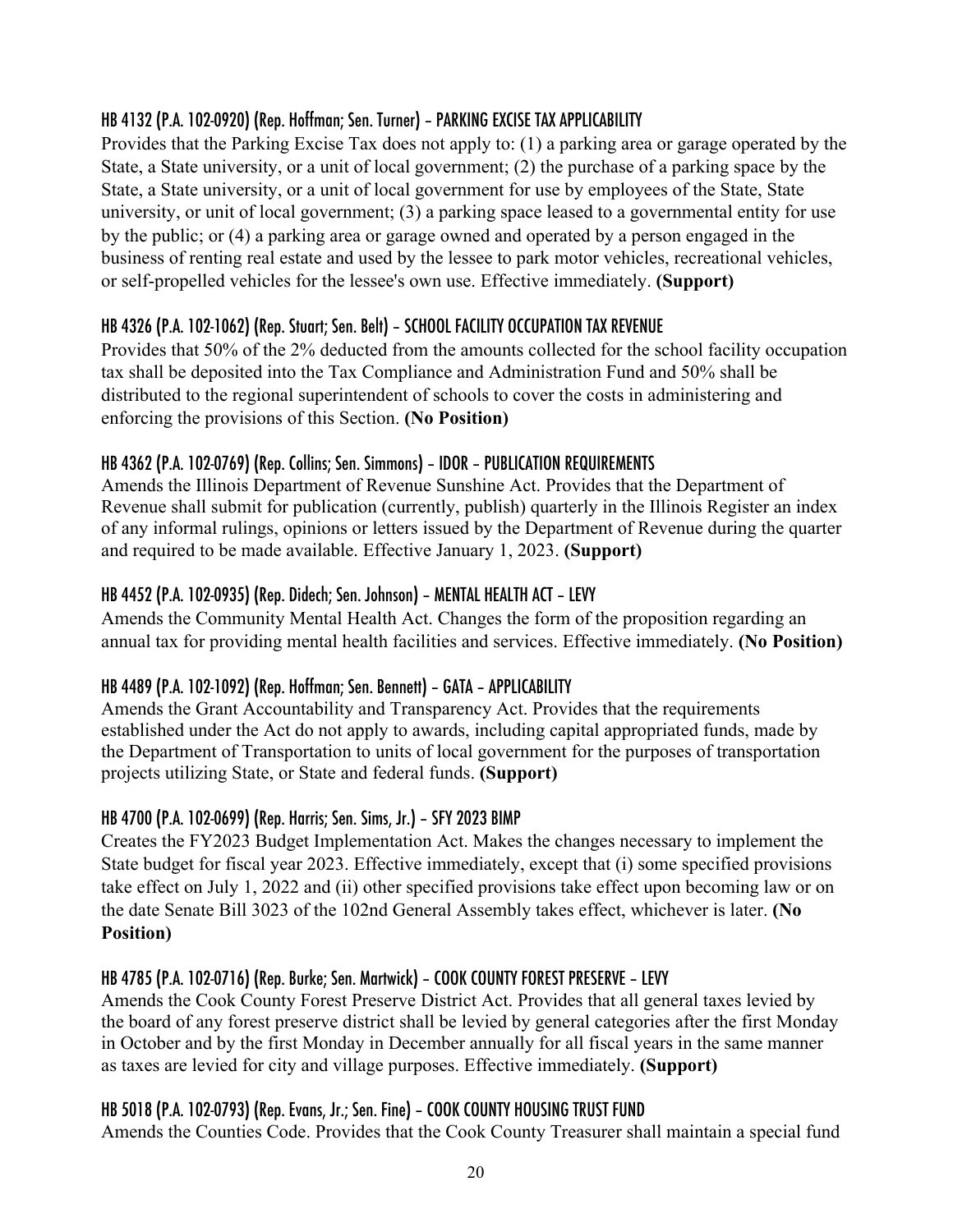known as the Cook County Housing Trust Fund for which the Housing Authority of Cook County shall be the sole beneficiary. Provides that the Fund may receive moneys from appropriations from the State for use by the Housing Authority of Cook County, as well as loan repayments, cash distributions from equity investments, and similar cash payments generated by a funded project that may be redeposited into the Fund and used for additional projects. Specifies the use of moneys in the Fund. Requires the Cook County Treasurer, in consultation with the Housing Authority of Cook County, to make accounting annually to the Cook County Board of Commissioners through the County Clerk of the use of moneys maintained in the Fund. **(No Position)**

## HB 5184 (P.A. 102-0732) (Rep. Kifowit; Sen. Wilcox) – VETERANS ASSISTANCE COMMISSION

In a provision permitting a county with a Veterans Assistance Commission to impose a tax on all taxable property for the purpose of providing assistance to military veterans and their families, provides that the tax shall be separate from all other taxes which the county is authorized to levy. Provides that in counties where a Veterans Assistance Commission has been properly created, those County Veterans Assistance Commissions shall be in charge of the administration of the assistance provided under certain provisions of the Illinois Public Aid Code. Further amends the Military Veterans Assistance Act. Makes changes to the definition of "veteran service organization". Provides that it shall be the duty of the commander, quartermaster, or commandant (rather than the commander) of each veteran service organization to send the commander, quartermaster, or commandant (rather than the commander) of every other organization a written list of the names of all persons to whom assistance has been granted during the preceding month. Provides that in a county having 2 or more veteran service organizations, the Veterans Assistance Commission of such county may (rather than shall) act as the central service office for all veterans and their families and for the families of deceased veterans. Makes other changes. **(No Position)**

#### HB 5502 (P.A. 102-0983) (Rep. Willis; Sen. Cunningham) – EMERGENCY TELEPHONE SYSTEMS ACT – VARIOUS

Amends the Emergency Telephone System Act. Modifies provisions relating to private residential switch services to indicate that such services and multi-line telephone system (MLTS) 9-1-1 services installed, managed, or operated before February 16, 2020 shall ensure that the system is connected to the public switched telephone network such that calls to 9-1-1 route to the appropriate 9-1-1 jurisdiction and makes other changes. **(No Position)**

## HB 5532 (P.A. 102-0815) (Rep. Collins; Sen. Stadelman) – PROPERTY TAX – LAND BANK EXEMPTION

Amends the Property Tax Code. Provides that with the exception of a county or taxing district acquiring tax certificates to property, all purchasers or assignees of a property at a tax sale shall pay the clerk postage plus the sum of \$10 dollars (currently, the purchaser or assignee). Provides that not less than 1 month (currently, 3 months) nor more than 6 months prior to the expiration of the period of redemption, the purchaser or his or her assignee shall prepare and deliver to the clerk of the Circuit Court of the county in which the property is located, the notice provided for, together with the statutory costs for mailing the notice by certified mail, return receipt requested. Provides that notwithstanding any provision to the contrary, all properties owned and held for future development by specified entities are exempt from property taxes. Provides requirements to claim the exemption. Specifies the County of Cook d/b/a Cook County Land Bank, South Suburban Land Bank and Development Authority and Northern Illinois Land Bank Authority as entities exempt from property taxes. Provides that when property is owned and held by a specified entity, then excludes them from needing to file an application with the county board of review or board of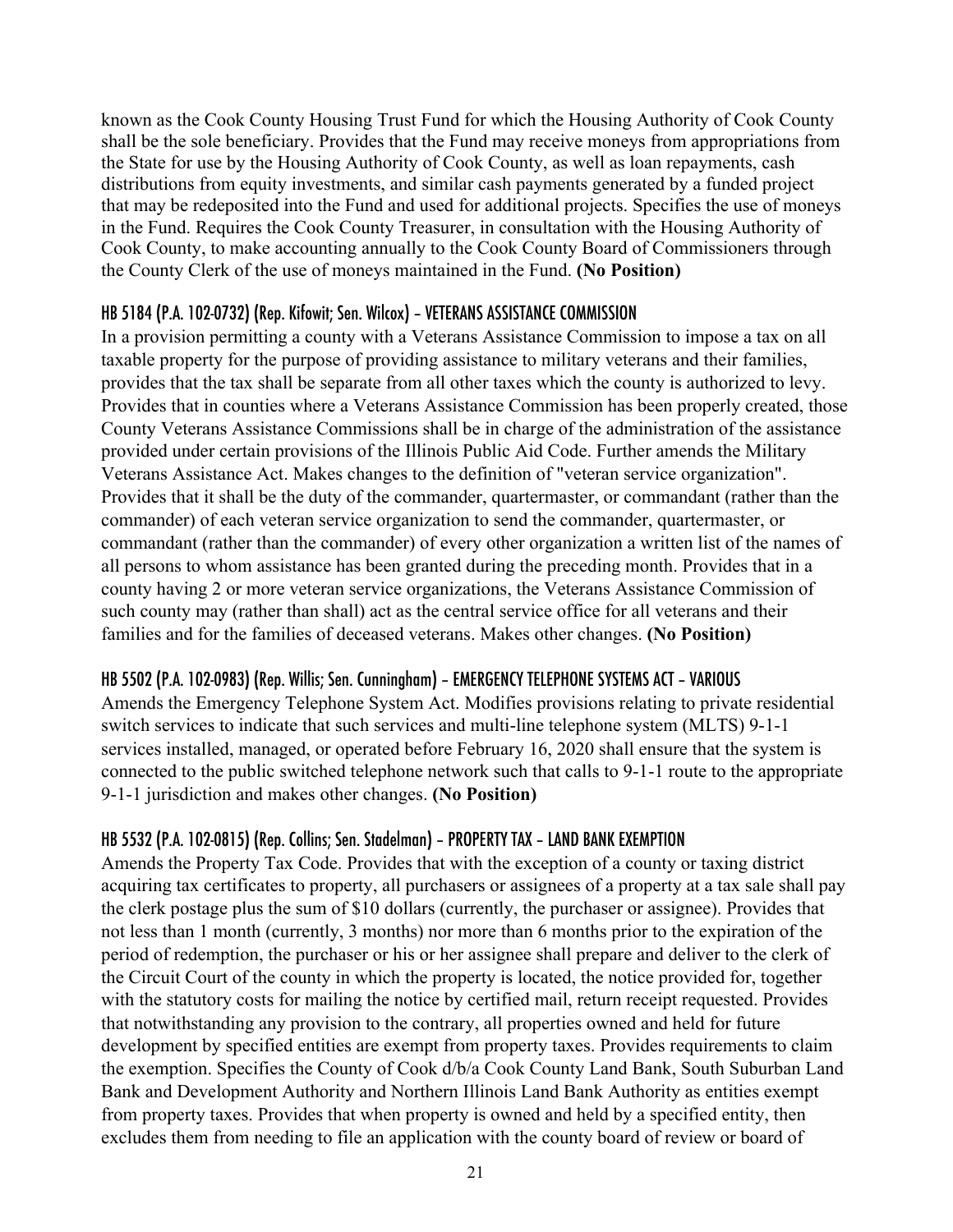appeals. Provides that the decision of the board of review is final with regards to exemptions to the specified entities. Effective immediately. Adds the South Suburban Land Bank and Development Authority and the Northern Illinois Land Bank Authority to the list of entities whose property is exempt if it is held for future development. Makes a conforming change concerning final decisions of the board of review. Effective immediately. **(Support)**

## SB 157 (P.A. 102-0700) (Sen. Hastings; Rep. Zalewski) – TAX RELIEF

Revenue omnibus package that includes the following tax relief provisions, none of which will negatively impact local tax collections: (1) temporary, six-month suspension (July 1, 2022 through December 31, 2022) of the state's scheduled inflationary increase of Motor Fuel Tax (MFT); (2) sales tax holiday on school supplies (August 5, 2022, through August 14, 2022); (3) temporary, one-year suspension of the sales tax on groceries, but not pharmaceuticals. The bill includes reimbursements for local units of government from the newly-created Grocery Tax Replacement Fund; and (4) one-time property tax rebate of up to \$300 for specified taxpayers and a one-time income tax rebate of \$50 for single filers, \$100 for joint filers, with an additional \$100 for each dependent (up to three dependents) for certain taxpayers based on their adjusted gross income. **(No Position)**

## SB 1975 (P.A. 102-0895) (Sen. Martwick; Rep. Kifowit) – PROPERTY TAX RELIEF

Amends the Property Tax Extension Limitation Law in the Property Tax Code. Provides that, for levy years 2022 and later, the taxing district's aggregate extension base is the greater of (A) the district's last preceding aggregate extension limit or (B) the district's last preceding aggregate extension, subject to certain adjustments. Provides that the term "aggregate extension limit" means the district's last preceding aggregate extension if the taxing district had utilized the maximum limiting rate permitted without referendum for each of the 5 immediately preceding levy years. Provides that the maximum reduction under the General Homestead Exemption is \$10,000 in counties with 3,000,000 or more inhabitants, \$8,000 in counties that are contiguous to a county of 3,000,000 or more inhabitants and \$6,000 in all other counties. Provides that the maximum reduction under the senior citizens homestead exemption is \$8,000 in counties with 3,000,000 or more inhabitants and counties that are contiguous to a county of 3,000,000 or more inhabitants and \$5,000 in all other counties (currently, \$8,000 in counties with 3,000,000 or more inhabitants and \$5,000 in all other counties). In provisions concerning the homestead exemption for veterans with disabilities, makes changes concerning the surviving spouse. Provides that the interest rate under the Senior Citizens Real Estate Tax Deferral Act is reduced from 6% to 4%. Amends the School Code. Contains provisions concerning interfund transfers and disclosure of cash reserve balances. Amends the Department of Revenue Law of the Civil Administrative Code of Illinois to require the Department of Revenue to conduct a study concerning the homestead exemption for veterans with disabilities. Effective immediately. **(No Position)**

## SB 3097 (P.A. 102-1003) (Sen. Hunter; Rep. Zalewski) – PROPERTY TAX – NOTICE OF REDEMPTION

Amends the Property Tax Code. In provisions concerning the scavenger sale, repeals provisions added by Public Act 102-528 that require the county clerk to mail notice of the expiration of the period of redemption within 30 days from the date of the filing of addresses with the clerk. Requires the purchaser of the certificate of purchase to prepare the notice of the expiration of the period of redemption and deliver it to the clerk of the Circuit Court not more than 6 months and not less than 111 days prior to the expiration of the period of redemption. Requires the clerk to mail the notices not less than 3 months prior to the expiration of the period of redemption.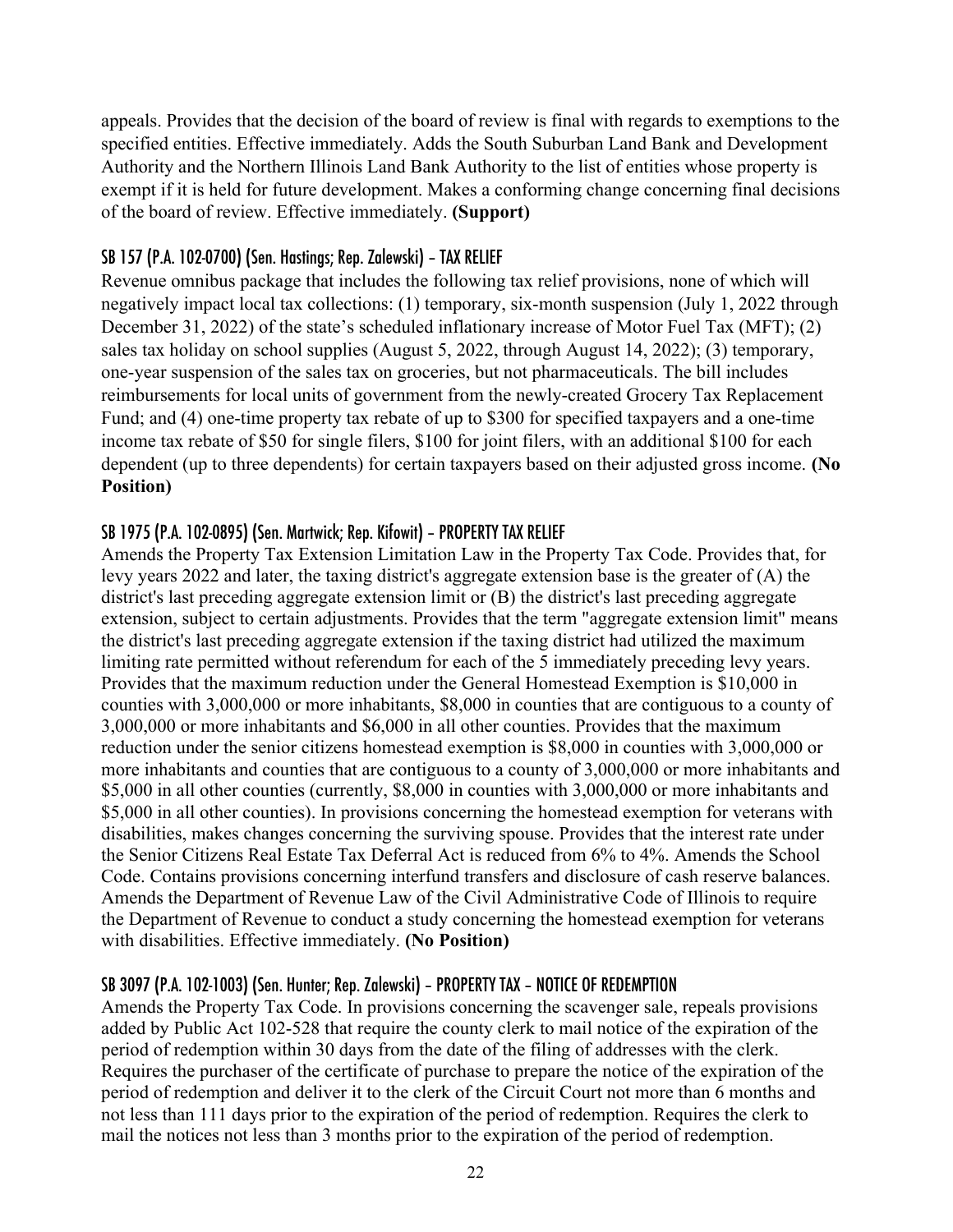#### Effective immediately. **(No Position)**

#### SB 3189 (P.A. 102-1010) (Sen. Joyce; Rep. DeLuca) – PROPERTY TAX – SOUTHLAND REACTIVATION

Amends the Property Tax Code. Provides that certain property located in Bloom, Bremen, Calumet, Rich, Thornton or Worth Township may be certified as southland reactivation property. Provides that, beginning with the first tax year after the property is certified as southland reactivation property and continuing through the twelfth tax year after the property is certified as southland reactivation property, the property shall be valued at 50% of the base year equalized assessed value. Provides that the base year is the last tax year prior to the date of the application for southland reactivation designation during which the property was occupied and assessed and had an equalized assessed value. Sets forth the maximum aggregate tax liability for property that has been certified as southland reactivation property. Effective immediately. **(No Position)**

## SB 3215 (P.A. 102-0839) (Sen. Bennett; Rep. Stava-Murray) – MENTAL HEALTH – LEVY VALIDATION

Amends the Property Tax Code, the Community Care for Persons with Developmental Disabilities Act, the Counties Code, and the Community Mental Health Act. Contains provisions validating certain tax levies for community mental health boards. In provisions validating certain boards and levies, provides that those provisions apply on and after January 1, 1994 and on or before the effective date of the amendatory Act. Effective immediately. **(No Position)**

## SB 3685 (P.A. 102-1019) (Sen. Stadelman; Rep. Zalewski) – PROPERTY TAX CODE – ASSESSOR TRAINING AND DYED DIESEL FUEL SALES

Amends the Property Tax Code. Provides that courses and training for the Certified Illinois Assessing Officer certificate shall be held in a manner and format deemed appropriate by the Department of Revenue. Removes a requirement that the hearing concerning the tentative equalization factor shall be held in either Chicago or Springfield. Effective January 1, 2023. **(No Position)**

## SB 3895 (P.A. 102-0893) (Sen. Gillespie; Rep. Guzzardi) – PROPERTY TAX – REDUCED ASSESSED VALUE

Amends the Property Tax Code. Modifies "assessed value for the residential real property in the base year" to mean the assessed value used to calculate the tax bill, as certified by the Board of Review, for the tax year immediately prior to the tax year in which the building permit is issued; for property assessed as other than residential property, the "assessed value for the residential real property in the base year" means the assessed value that would have been obtained had the property been classified as residential as derived from the Board of Review's certified market value. Modifies "maximum income limits" to include when a property may be deemed to have satisfied the maximum income limits with a weighted average if municipal, state, or federal laws, ordinances, rules or regulations requires the use of a weighted average of no more than 60% of area median income for that property. Modifies "maximum rent" to include that a property may be deemed to have satisfied the maximum rent with a weighted average if municipal, state, or federal laws, ordinances, rules or regulations requires the use of a weighted average of no more than 60% of area median income for that property. **(No Position)**

#### TRANSPORTATION AND INFRASTRUCTURE